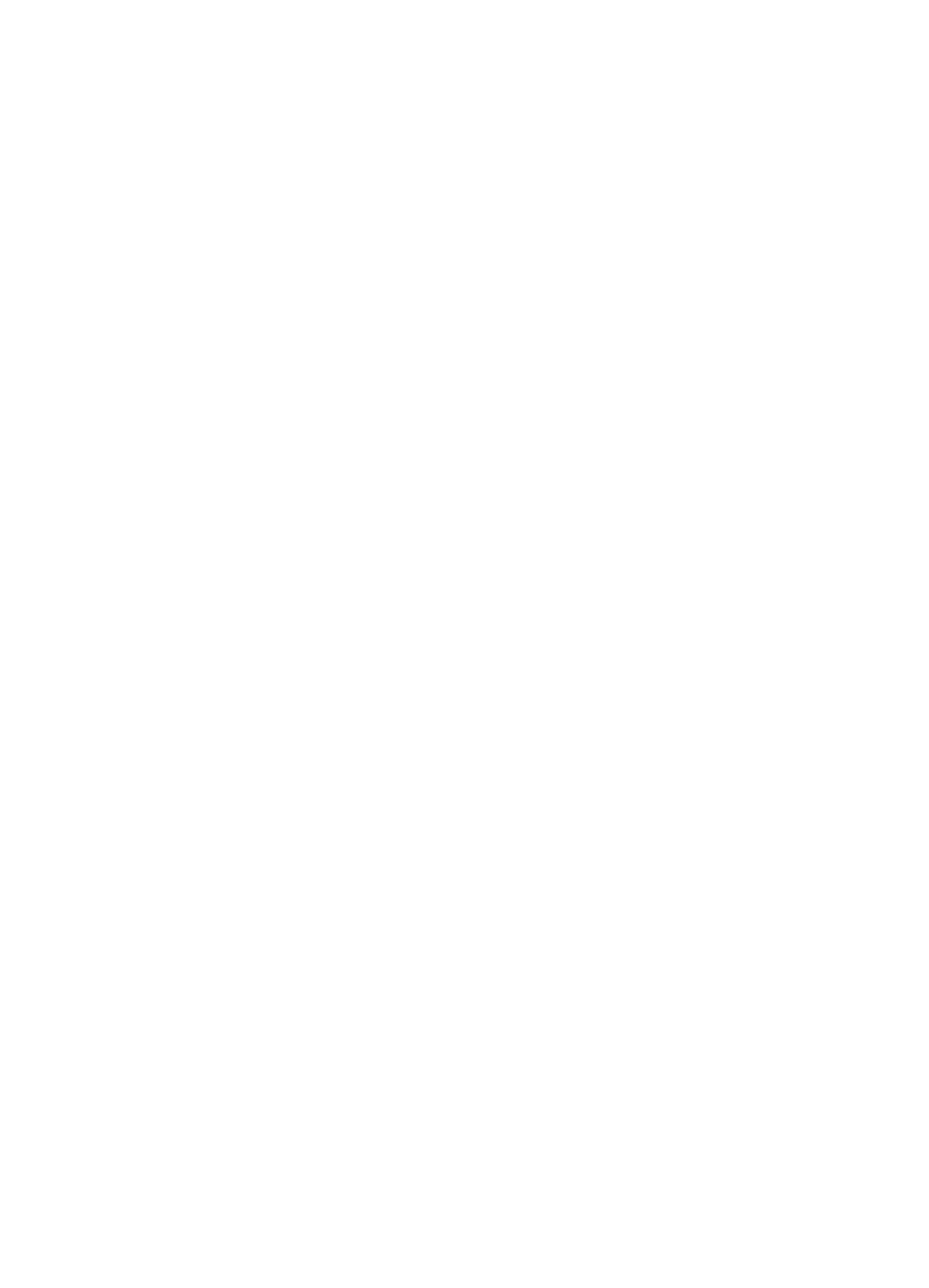## **Part 2 – Land details**

#### *Note*

- For the remainder of this form, please report the operational activity for the business registered to the ABN listed on the front of this form.
- **If the front of the form specifies a particular shire/property, please report the operational activity for that shire/property only**.

## **3 Where is the business's main agricultural property located?**

#### *Note*

- For businesses operating two or more separate agricultural properties within the same shire, the main property is the one with the largest area of holding.
- If the front of the form names a shire, please provide the location of the agricultural property in that shire.
- Shire refers to local government area, municipality, council or district council.
- This address is the physical location of the property (not a post box address).

| Property name                     |          |  |
|-----------------------------------|----------|--|
| Road/street number<br>$\dddotsc$  |          |  |
| Road/street name                  |          |  |
| Suburb, rural<br>locality or town |          |  |
| Shire                             |          |  |
| <b>State</b><br>.                 | Postcode |  |

## **4 Area of holding at 30 June 2015**

#### *Note*

## • **Please report part hectares**.

- To convert acres to hectares, divide acres by 2.47.
- If exact figures are not available, please provide careful estimates.

#### *Including*

• All road permits

#### *Excluding*

- All land you leased or rented **from** others
- All land worked for you by **sharefarmers**
- All land leased or rented by you **to** other persons • All land operated by you under a
	- sharefarming agreement

Area (Hectares)

|                                                                                                                | $\bullet$ |
|----------------------------------------------------------------------------------------------------------------|-----------|
| (b) Crown land leased to this business $\ldots \ldots \ldots \ldots \ldots \ldots \ldots \ldots \ldots \ldots$ | $\bullet$ |
| (c) Other land leased or rented to this business                                                               | $\bullet$ |
| (d) Other (please specify in BLOCK letters)                                                                    |           |
|                                                                                                                | $\bullet$ |
| (e) Total area of holding (sum of (a), (b), (c) and (d)) $\dots \dots \dots \dots \dots$                       | $\bullet$ |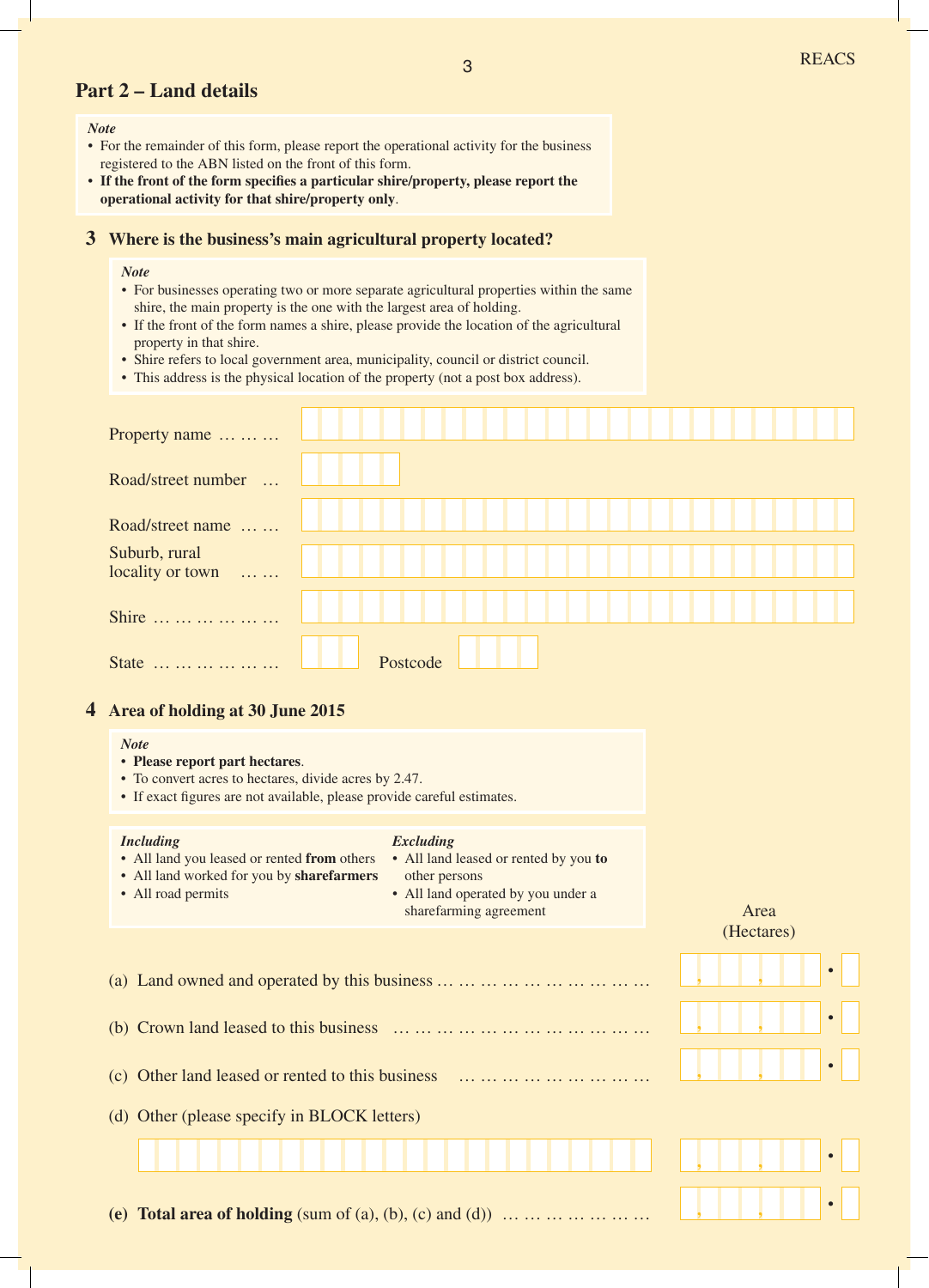## **Part 2 – Land details** *– (continued)*

## **5 Please provide the property descriptions for all the land parcels that were part of this holding as at 30 June 2015**

#### *Note*

- Provide the property descriptions as they appear on this business's rates notice or land title documents.
- Attach a list if you need to report more than ten parcels of land.
- Land parcel or property descriptions come in many forms such as, but **not limited to**: Lot and Plan (e.g. Lot 1 PS 123456A) Lot, Plan, Section and Block (e.g. Lot 1 PS 123456N Sec 33 Blk E) Part Lot, Plan (e.g. Pt Lot 1 PS 123456N) Crown Allotment, Section and Parish (e.g. CA 59 Section B Parish Mildura) Crown Allotment and Parish (e.g. CA 59 Parish Mildura)
	- Certificate of Title (e.g. Volume/Folio: 12345/123)
- Additionally, plan types are often abbreviated. Plan type codes can include, but are **not limited to**:

| D or DP   | (Deposited Plan)      |
|-----------|-----------------------|
|           |                       |
| LP        | (Lodged Plan)         |
| P         | (Plan or Diagram)     |
| <b>PS</b> | (Plan of Subdivision) |
| S or SP   | (Strata Plan)         |
| TP        | (Title Plan)          |
| <b>RP</b> | (Registered Plan)     |

#### *Including*

#### *Excluding*

- All land you leased or rented **from** others
- All land worked for you by **sharefarmers**
- All road permits
- All land leased or rented by you **to** other persons • All land operated by you under a
- sharefarming agreement

| • Additionally, plan types are often abbreviated. Plan type codes can include, but are<br>not limited to:<br>D or DP<br>LP<br>${\bf P}$<br><b>PS</b><br>S or SP<br><b>TP</b><br>RP | Certificate of Title (e.g. Volume/Folio: 12345/123)<br>(Deposited Plan)<br>(Lodged Plan)<br>(Plan or Diagram)<br>(Plan of Subdivision)<br>(Strata Plan)<br>(Title Plan)<br>(Registered Plan) |         |               |                                   |                                                                                                       |  |  |               |  |  |  |  |
|------------------------------------------------------------------------------------------------------------------------------------------------------------------------------------|----------------------------------------------------------------------------------------------------------------------------------------------------------------------------------------------|---------|---------------|-----------------------------------|-------------------------------------------------------------------------------------------------------|--|--|---------------|--|--|--|--|
| <b>Including</b><br>• All land you leased or rented from others<br>• All land worked for you by sharefarmers<br>• All road permits                                                 |                                                                                                                                                                                              |         |               | <b>Excluding</b><br>other persons | • All land leased or rented by you to<br>• All land operated by you under a<br>sharefarming agreement |  |  |               |  |  |  |  |
| $Example \ldots \ldots \ldots$                                                                                                                                                     |                                                                                                                                                                                              | $L$ o t | $\mathcal{I}$ | P                                 | an                                                                                                    |  |  | 1 2 3 4 5 6 A |  |  |  |  |
| Property description                                                                                                                                                               |                                                                                                                                                                                              |         |               |                                   |                                                                                                       |  |  |               |  |  |  |  |
| Property description                                                                                                                                                               | $\ddots$                                                                                                                                                                                     |         |               |                                   |                                                                                                       |  |  |               |  |  |  |  |
| Property description                                                                                                                                                               |                                                                                                                                                                                              |         |               |                                   |                                                                                                       |  |  |               |  |  |  |  |
| <b>Property description</b>                                                                                                                                                        |                                                                                                                                                                                              |         |               |                                   |                                                                                                       |  |  |               |  |  |  |  |
| <b>Property description</b>                                                                                                                                                        | $\ldots$                                                                                                                                                                                     |         |               |                                   |                                                                                                       |  |  |               |  |  |  |  |
| Property description                                                                                                                                                               |                                                                                                                                                                                              |         |               |                                   |                                                                                                       |  |  |               |  |  |  |  |
| Property description                                                                                                                                                               |                                                                                                                                                                                              |         |               |                                   |                                                                                                       |  |  |               |  |  |  |  |
| Property description                                                                                                                                                               |                                                                                                                                                                                              |         |               |                                   |                                                                                                       |  |  |               |  |  |  |  |
| Property description                                                                                                                                                               |                                                                                                                                                                                              |         |               |                                   |                                                                                                       |  |  |               |  |  |  |  |
| Property description                                                                                                                                                               |                                                                                                                                                                                              |         |               |                                   |                                                                                                       |  |  |               |  |  |  |  |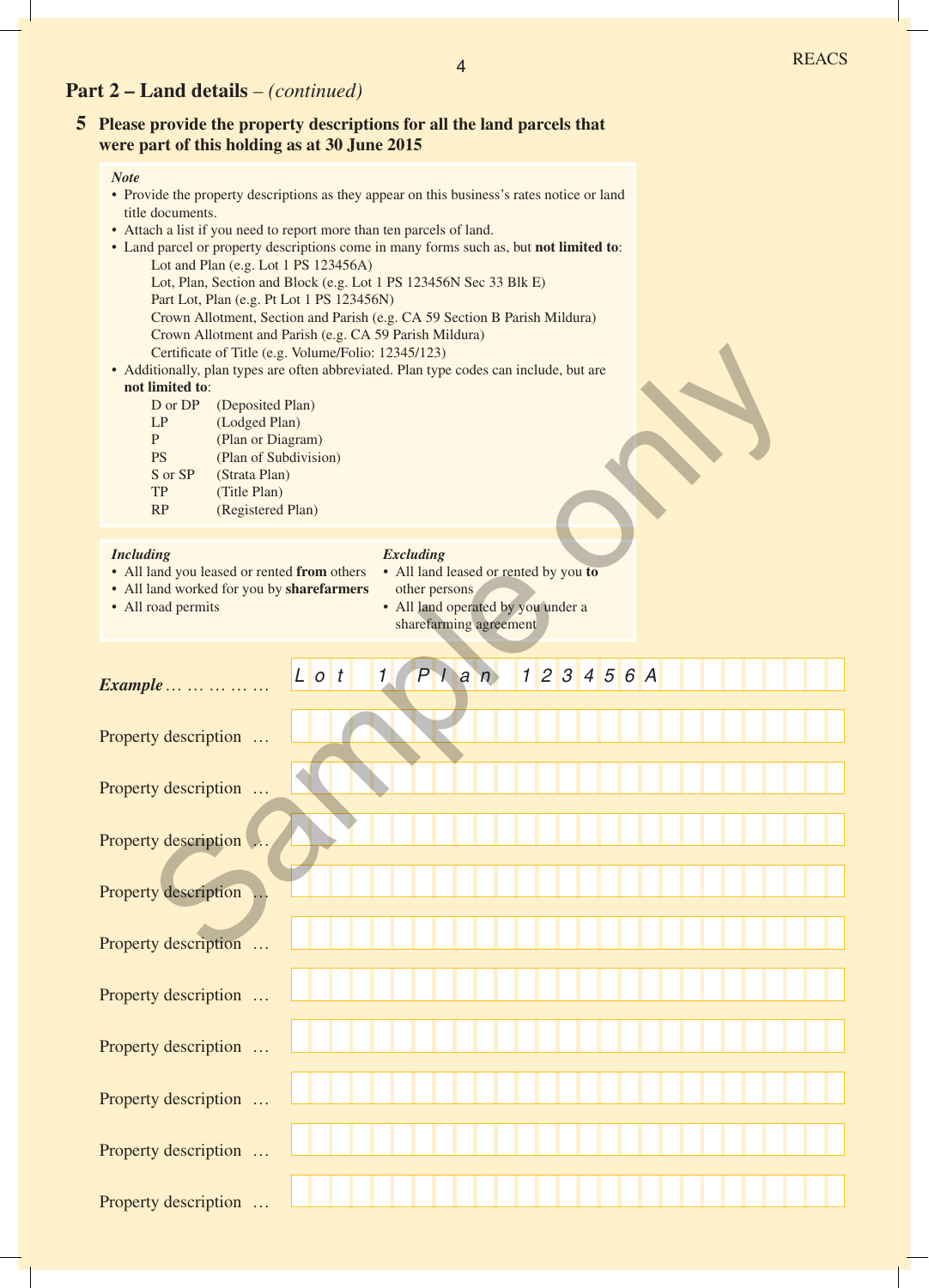## **Part 2 – Land details** *– (continued)*

## **6 Please provide a breakdown of the total area of this holding according to the main use of the land between 1 July 2014 and 30 June 2015**

#### *Note*

#### • **Please report part hectares**.

- To convert acres to hectares, divide acres by 2.47.
- If exact figures are not available, please provide careful estimates.

#### *Including*

#### *Excluding*

- All land you leased or rented **from** others
	- All land leased or rented by you **to** other persons
- All land worked for you by **sharefarmers** • All road permits
- All land operated by you under a sharefarming agreement

#### **Land not used for agricultural production**

- (a) Land set aside for conservation/protection purposes (including land that is largely unmodified and managed to preserve its condition) …
- (b) Other areas not used for agricultural production (including houses and buildings, service and access areas, water bodies and other agriculturally unproductive or inaccessible areas) … … … … Surfaming agreement<br>
Area<br>
and set aside for conservation/protection purposes (including land<br>
and set aside for conservation/protection purposes (including land<br>
and this largely unmodified and managed to preserve its con

## **Land mainly used for agricultural production**

- (c) Land mainly used for crops (including vegetables, fruit, nuts, rice, cotton, grapevines, nurseries and land left fallow between crops) … … **, ,**
- (d) Land mainly used for grazing (including land spelled between stock rotations)
	- (i) Grazing on improved pastures … … … … … … … … … … … **, ,**
	- (ii) Grazing on other land (including natural pastures/grasslands, rangelands, woodland/shrubland, forested areas and swamps/wetland) **, ,**
- (e) Land mainly used for forestry plantation … … … … … … … … … **, ,**
- (f) Land mainly used for other agricultural purposes (including feedlots, piggery and poultry sheds) … … … … … … … **, ,**

## **Part 3 – Livestock**

| Did this business have livestock on this holding between<br>1 July 2014 and 30 June 2015? |                                                                                        |
|-------------------------------------------------------------------------------------------|----------------------------------------------------------------------------------------|
| Including<br>• Livestock owned by this business<br>• Livestock agisted on this holding    | Excluding<br>• Livestock for own domestic use<br>• Livestock agisted on other holdings |
| Go to Question 11<br>N <sub>0</sub>                                                       |                                                                                        |
| Yes                                                                                       |                                                                                        |

**, ,**

Area (Hectares)

**, , .**

**.**

**.**

**.**

**.**

**.**

**.**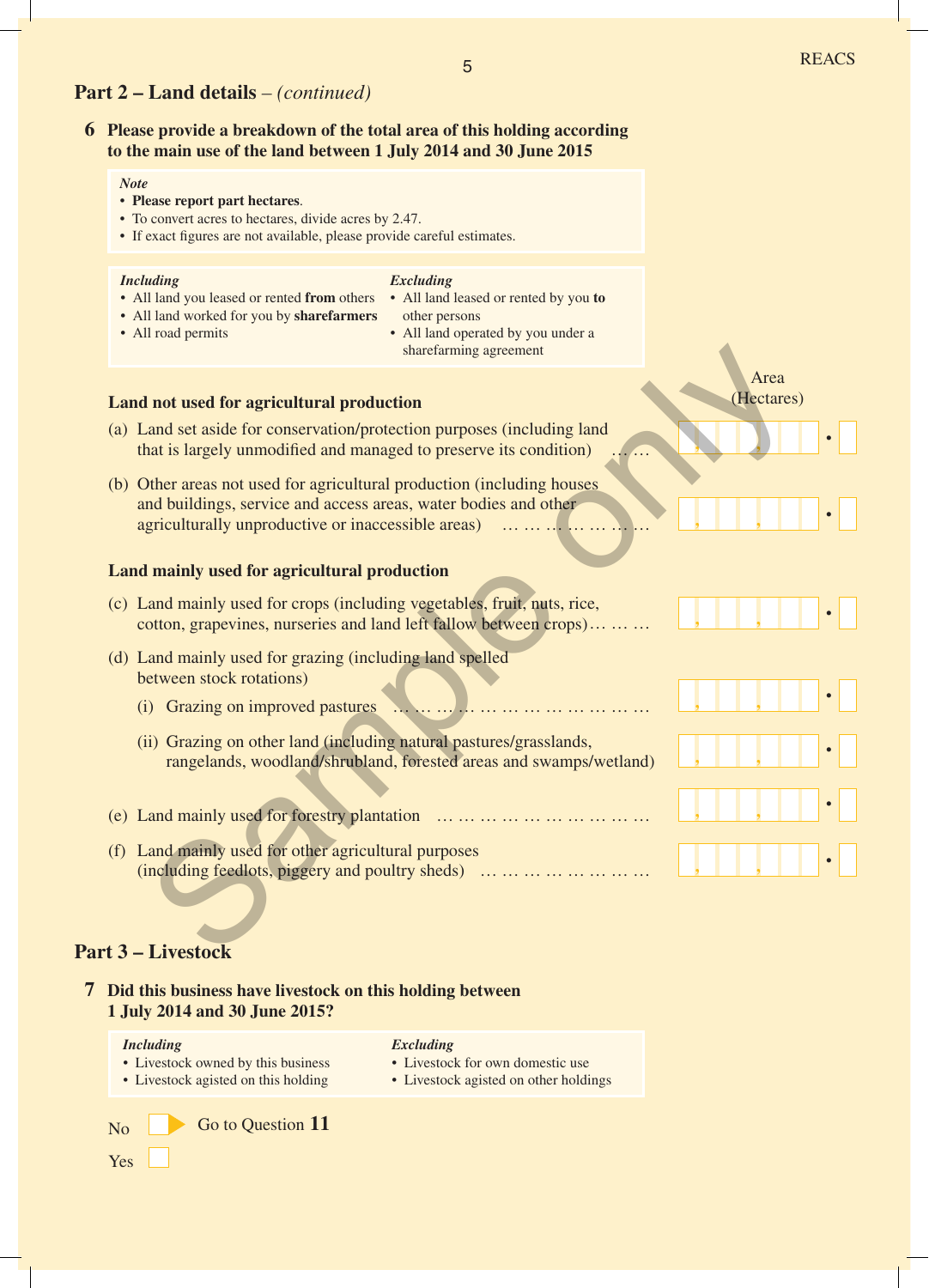## **8 Livestock on this holding as at 30 June 2015**

#### *Including*

- All livestock, regardless of ownership, present on this holding at 30 June 2015 (including those agisted on this holding)
- All livestock which belong on this holding but were temporarily absent on stock routes or in transit at 30 June 2015

#### *Excluding*

- Stock belonging to this holding, but temporarily on another holding at 30 June 2015
- Stock owned by you and **sharefarmed** on someone else's land
- Livestock for own domestic use

## **Dairy cattle on holding as at 30 June 2015**

- (a) Cows in milk and dry
- (b) Calves less than 1 year
- (c) Heifers 1 to 2 years
- (d) Heifers over 2 years
- (e) All other dairy cattle (bulls, steers) … …
- **(f) Total dairy cattle**

#### **Meat cattle on holding as at 30 June 2015**

**,**

**,**

**,**

**,**

Number

**,**

**,**

#### *Including*

- Dairy cattle intended for beef production
- (g) Calves less than 1 year **,**
- (h) Cows and heifers, 1 year and over
- (i) All other meat cattle (bulls, steers) … … … **,**
- **(j) Total meat cattle ,**

## **Live poultry on holding as at 30 June 2015**

**, ,**

- (k) Layers and pullets (including hens in moult) … … …
- (l) Meat chickens … **, ,**
- (m) All other poultry … **, ,**

| 6 |                                                         |        | <b>REACS</b> |  |
|---|---------------------------------------------------------|--------|--------------|--|
|   | <b>Sheep and lambs on holding</b><br>as at 30 June 2015 | Number |              |  |
|   | (n) Marked lambs less<br>than 1 year                    |        |              |  |

- (o) Breeding ewes, 1 year or over (including maiden ewes intended for breeding)
	- **,** (i) Pure merino ewes

- (ii) All other breeds (including dual purpose, Dohnes and SAMMs)
- (p) All other sheep (including rams, wethers, hoggets and non-breeding ewes) … … … … … estock for own domestic use<br>
(a) All other sheets (a) and political differences and political differences in the set of the state of the state of the state of the collision of the state of the state of the collision of the



**, (q) Total sheep and lambs**

## **Pigs on holding as at 30 June 2015**

- (r) Breeding sows (excluding unmated gilts) … … … … … …
- (s) All other pigs (boars, gilts, suckers, weaners, growers and finishers) … … …





**, (t) Total pigs** … … … …

#### **All other livestock on holding as at 30 June 2015**

**,** (u) For example horses, goats, domesticated buffaloes

## **9 Lambing between 1 July 2014 and 30 June 2015**

- (a) Lambs marked
	- (i) Pure merino lambs
	- (ii) All other breeds (including dual purpose, Dohnes and SAMMs) …
- (b) Ewes mated to produce lambs marked
	- **,** (i) To merino rams
	- (ii) To all other rams (including dual purpose, Dohnes and SAMMs) …
- **10 Hen egg production for human consumption between 1 July 2014 and 30 June 2015** … **, ,**











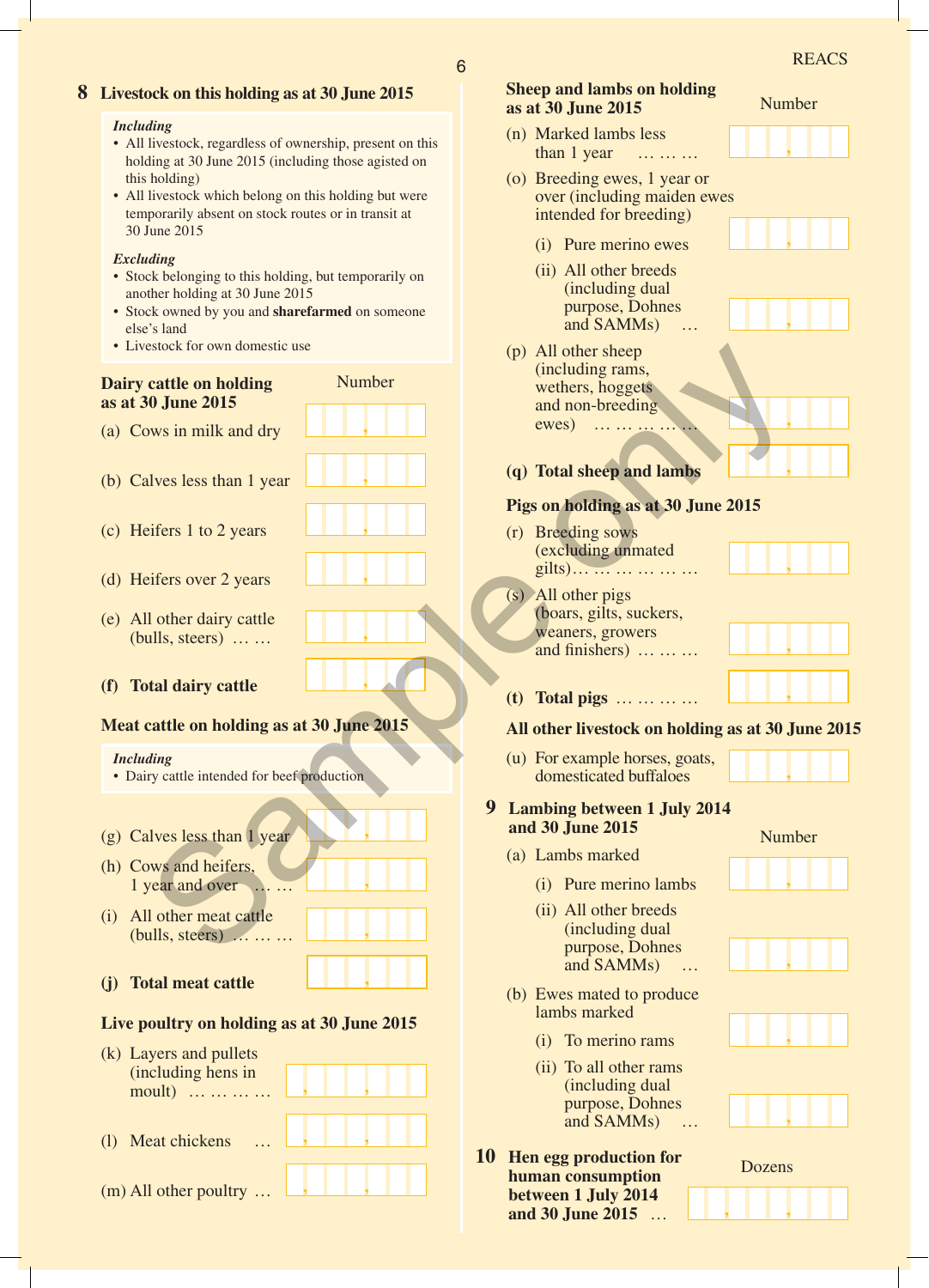kg

0

0

0

0

0

0

kg

kg

kg

kg

kg

kg

#### <sup>7</sup> REACS **Part 4 – Horticulture crops 11 Did this business have any horticultural crops between 1 July 2014 and 30 June 2015?** No Go to Question 15 Yes *Including* • Vegetables for sale for human consumption • Fruit and/or nuts intended for sale for human consumption • Grapes intended for wine production, table and drying *Excluding* • Cereal crops • Cotton • Sugar • Other broadacre crops • Nurseries, cut flowers and cultivated turf **12 Vegetables for sale for human consumption between 1 July 2014 and 30 June 2015** *Note* **• Please report part hectares or square metres, where relevant**. • **Complete failure** of any crop should be noted by '0' in the **Total production** column, **but the area of the crops that failed should still be reported**. • Where two or more crops of vegetables have been grown on the same area during the year, the area should be reported for each crop. • Where harvest is not yet complete or actual production weight unknown, please estimate production. • Undercover includes the use of greenhouses, cold frames, cloth houses and lath houses for growing. *Including* • The area of vegetables that failed completely, or were not harvested for other reasons • Undercover and outdoor production acres by 2.47. • ha = hectares. •  $m^2$  = square metres. • 1 hectare = 10,000 square metres.  $\bullet$  t = tonnes. •  $kg = kilograms.$  $\cdot$  1 tonne = 1,000 kilograms. (a) Beans, including french and runner beans **, . , ,** Area sown Total production (c) Carrots … … … … … … … … … … **.** <sup>0</sup> <sup>t</sup> **, ,** (b) Capsicums (excluding chillies) **. , , ,** – outdoor (excluding covered field) ... **. , , ,** – undercover (including hydroponics, glasshouses and covered field) ... ... **. , , ,** (d) Lettuces – outdoor (excluding covered field) … **. , , ,** – undercover (including hydroponics, glasshouses and covered field) … … **. , ,** (e) Melons (including rock, bitter and water) … … … … … … … … … **, , . , ,** <sup>0</sup> (f) Mushrooms … … … … … … … **, .** 0 t **. . . . . . . . .** ha ha ha  $m<sup>2</sup>$ ha  $m<sup>2</sup>$  $m<sup>2</sup>$  $m<sup>2</sup>$ **Example to the control of the control of the control of the control of the control of the control of the control of the control of the control of the control of the control of the control of the control of the control of**

- (g) Onions … … … … … … … … … … **,**
- (h) Potatoes fresh market and processing **,**
- $(i)$  Tomatoes processing  $\dots \dots \dots \dots$
- To convert acres to hectares, divide
- 0.1 hectares  $= 1,000$  square metres.

**, .**

**.**

ha

ha

ha

**. ,**

**, .**

0

t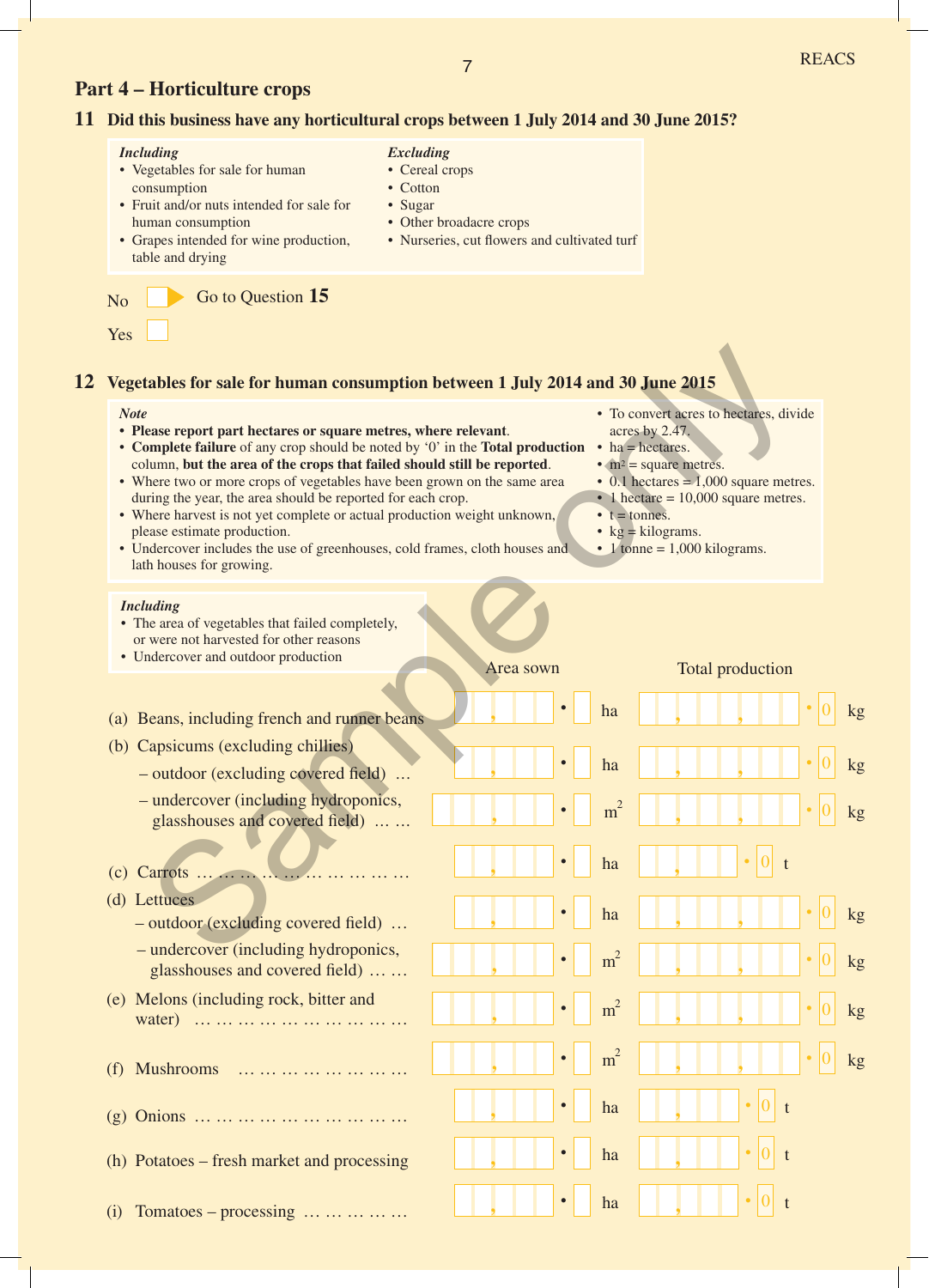## **Part 4 – Horticulture crops** – *(continued)*

## **12 Vegetables for sale for human consumption between 1 July 2014**

| and 30 June $2015 - (continued)$                                       | Area sown |                | Total production |       |
|------------------------------------------------------------------------|-----------|----------------|------------------|-------|
| Tomatoes – fresh market<br>$-$ outdoor (excluding covered field)       |           | ha             |                  |       |
| - undercover (including hydroponics,<br>glasshouses and covered field) | $\cdot$   | m <sup>2</sup> | .                | $k$ g |
| (k) All other vegetables for sale for<br>human consumption             |           | ha             |                  |       |

## **13 Fruit and nuts intended for sale – grown between 1 July 2014 and 30 June 2015**

#### *Definition*

• **Bearing age** – when trees or plants produce a saleable harvest.

#### **Grapes** (a) Grapes for wine production … … … … (b) Grapes for all other uses … … … … **Citrus fruit**  $(c)$  Mandarins  $\dots \dots$ (d) Oranges … … … … … … (e) All other citrus fruit … … (h) All other pome fruit … … (g) Pears (including Nashi) … **Pome fruit** (f) Apples … … … … … … (j) Nectarines … … … … … (i) Cherries … … … … … **Stone fruit** Total production fresh weight (Kilograms) Trees not yet of bearing age (Number) Trees of bearing age (Number) **, , , , .** <sup>0</sup> **, , , , , , , , , , , , , , .** <sup>0</sup> **, , , , , , .** <sup>0</sup> **, , , , , , .** <sup>0</sup> **, , , , , , .** <sup>0</sup> **, , , , , , . . , , , ) . 0** Total production weight (Tonnes) **.** <sup>0</sup> **, , .** <sup>0</sup> **, ,** kg kg kg kg kg kg t t Area of bearing age (Hectares) **, , . .** Area not yet of bearing age (Hectares) **, , . .** *Note* **• Please report part hectares**. • **Complete failure** of any crop should be noted by '0' in the **Total production weight** column, **but the area of the crops that failed should still be reported**. • Where harvest is not yet complete, please estimate expected production. • To convert acres to hectares, divide acres by 2.47. • 0.1 hectares  $= 1,000$  square metres.  $\cdot$  1 hectare = 10,000 square metres.  $\bullet$  t = tonnes. •  $kg = kilograms.$  $\cdot$  1 tonne = 1,000 kilograms. *Including* • Sales to processors Mathematical Control of the Control of the Control of the Control of the Control of the Control of the Control of the Control of the Control of the Control of the Control of the Control of the Control of the Control of the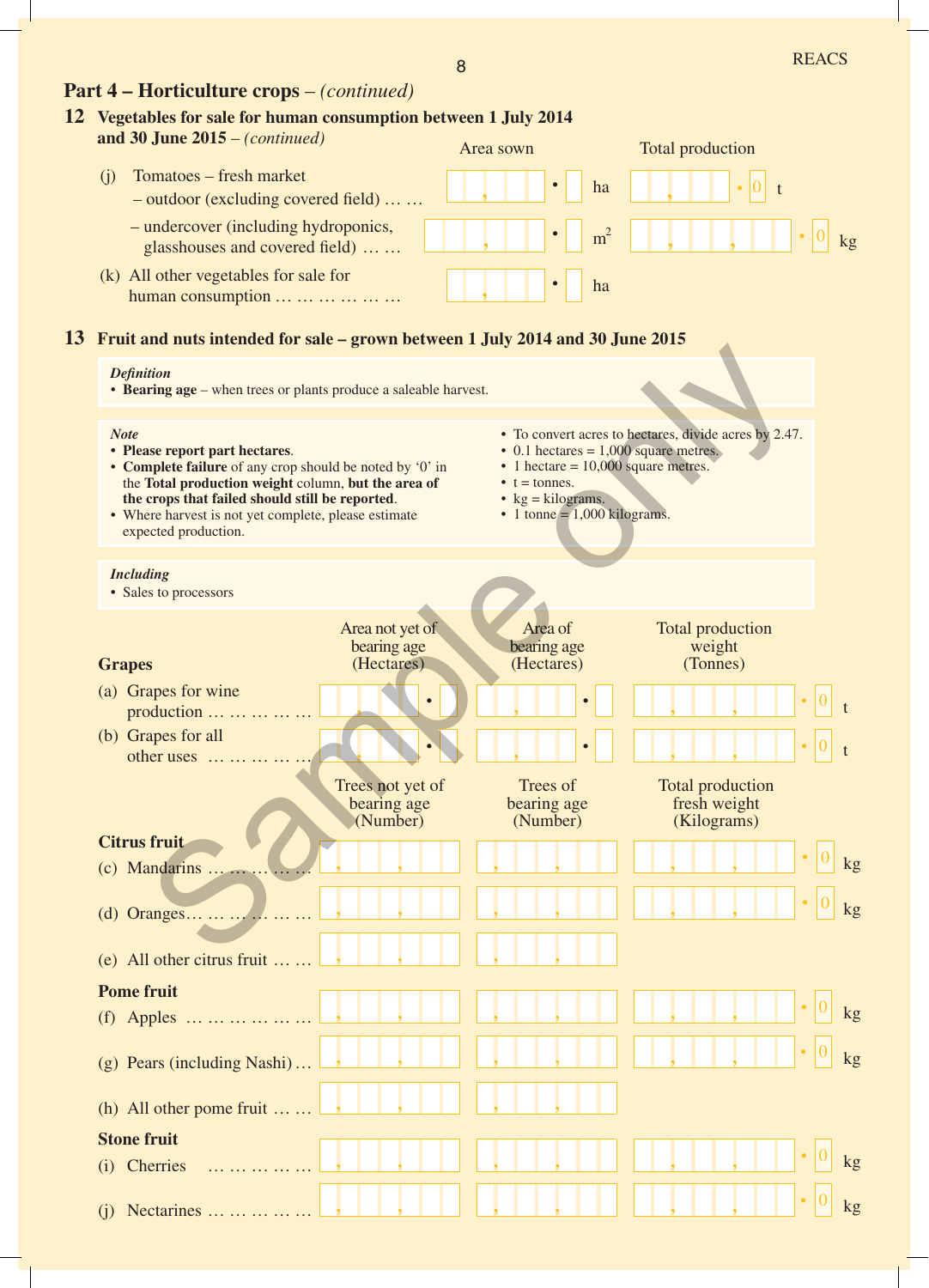# **Part 4 – Horticulture crops** – *(continued)*

|    | 13 Fruit and nuts intended for sale – grown between 1 July 2014 and 30 June 2015 – (continued)                           |                                                                                                |                                            |                                                        |               |
|----|--------------------------------------------------------------------------------------------------------------------------|------------------------------------------------------------------------------------------------|--------------------------------------------|--------------------------------------------------------|---------------|
|    |                                                                                                                          | Trees not yet of<br>bearing age<br>(Number)                                                    | Trees of<br>bearing age<br>(Number)        | <b>Total production</b><br>fresh weight<br>(Kilograms) |               |
|    | <b>Stone fruit</b> – (continued)                                                                                         |                                                                                                |                                            |                                                        |               |
|    | (k) Peaches                                                                                                              |                                                                                                |                                            |                                                        | kg            |
|    | All other stone fruit<br>(1)<br>(please report olives<br>and avocados in<br>Other orchard fruit)                         |                                                                                                |                                            |                                                        |               |
|    | <b>Other orchard fruit</b>                                                                                               |                                                                                                |                                            |                                                        |               |
|    | $(m)$ Avocados                                                                                                           |                                                                                                |                                            |                                                        | $\mathbf{kg}$ |
|    | $(n)$ Mangoes                                                                                                            |                                                                                                |                                            |                                                        | kg            |
|    |                                                                                                                          |                                                                                                |                                            |                                                        |               |
|    | (o) Olives                                                                                                               |                                                                                                |                                            |                                                        | kg            |
|    | (p) All other orchard fruit                                                                                              |                                                                                                |                                            |                                                        |               |
|    |                                                                                                                          | Area not yet of<br>bearing age<br>(Hectares)                                                   | Area of<br>bearing age<br>(Hectares)       | <b>Total production</b><br>fresh weight                |               |
|    | <b>Other fruit</b>                                                                                                       |                                                                                                |                                            |                                                        |               |
|    | (q) Bananas<br>$\cdot \cdot \cdot \cdot \cdot \cdot$                                                                     |                                                                                                |                                            |                                                        |               |
|    | $(r)$ Pineapples                                                                                                         |                                                                                                |                                            |                                                        | t             |
|    | (s) Strawberries<br>.                                                                                                    |                                                                                                |                                            |                                                        | kg            |
|    | All other fruit not<br>(t)<br>elsewhere reported                                                                         | $\sqrt{1 + \frac{1}{2} + \frac{1}{2} + \frac{1}{2} + \frac{1}{2} + \frac{1}{2} + \frac{1}{2}}$ | $\bullet$                                  |                                                        |               |
|    |                                                                                                                          | Trees not yet of<br>bearing age<br>(Number)                                                    | Trees of<br>bearing age<br>(Number)        | Total production<br>fresh weight<br>(Kilograms)        |               |
|    | <b>Nuts</b>                                                                                                              |                                                                                                |                                            |                                                        |               |
|    | (u) Almonds (kernel weight)                                                                                              |                                                                                                |                                            |                                                        | kg            |
|    | (v) Macadamias                                                                                                           |                                                                                                |                                            |                                                        | kg            |
|    | (w) All other nuts (exclude                                                                                              |                                                                                                |                                            |                                                        |               |
|    | peanuts report in<br>Question 18)                                                                                        |                                                                                                |                                            |                                                        |               |
|    |                                                                                                                          |                                                                                                |                                            |                                                        |               |
| 14 | Total area of orchard fruit trees and nut trees at 30 June 2015                                                          |                                                                                                |                                            |                                                        |               |
|    | <b>Note</b><br>• Please report part hectares.<br>• Where trees are not grown in a defined orchard, please estimate area. |                                                                                                |                                            |                                                        |               |
|    |                                                                                                                          |                                                                                                |                                            | Area                                                   |               |
|    |                                                                                                                          | <b>Excluding</b>                                                                               | • Grapes, plantation fruit and berry fruit | (Hectares)                                             |               |

Orchard fruit trees and nut trees … … … … … … … … … … … … … … …

 $\mathcal{L}_{\mathcal{A}}$ 

**. ,**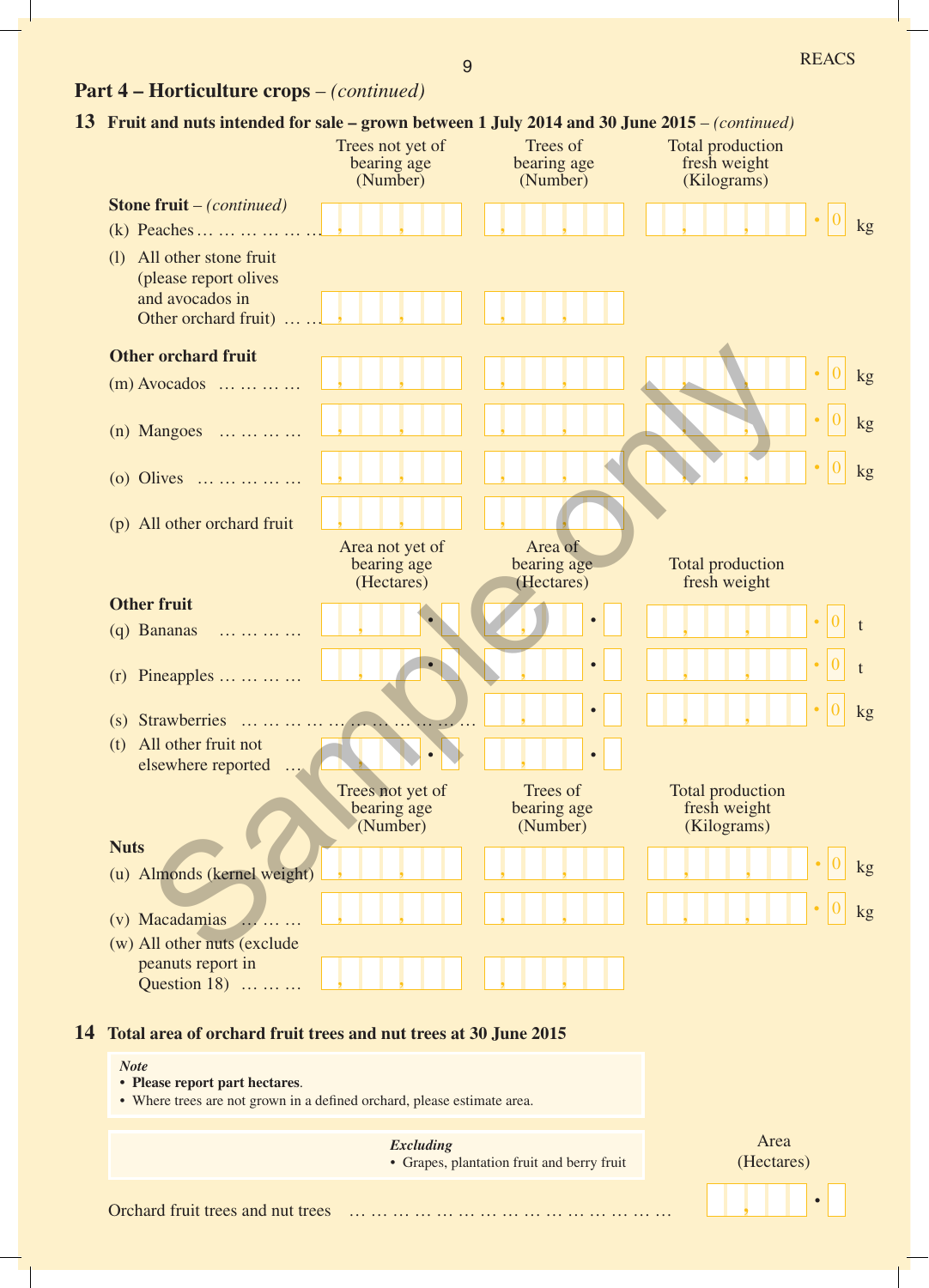## **Part 5 – Nurseries, cut flowers and cultivated turf**

**15 Did this business have any nurseries, cut flowers or cultivated turf on this holding between 1 July 2014 and 30 June 2015?**

| N <sub>o</sub> | Go to Question 17 |
|----------------|-------------------|
| Yes            |                   |

## **16 Please report the total area of nurseries, cut flowers or cultivated turf between 1 July 2014 and 30 June 2015**

### *Note*

- **• Please report part square metres or hectares, where relevant**.
- To convert acres to hectares, divide acres by 2.47.
- Undercover includes the use of greenhouses, cold frames, cloth houses and lath houses for growing.
- If an area has been planted more than once during the year, report the area only once.
- 1 hectare  $= 10,000$  square metres.

### *Including*

• All areas used for propagation



## **Part 6 – Broadacre crops**

**17 Did this business have any cereal, sugar cane, cotton and/or other broadacre crops harvested, fed off or failed between 1 July 2014 and 30 June 2015?**

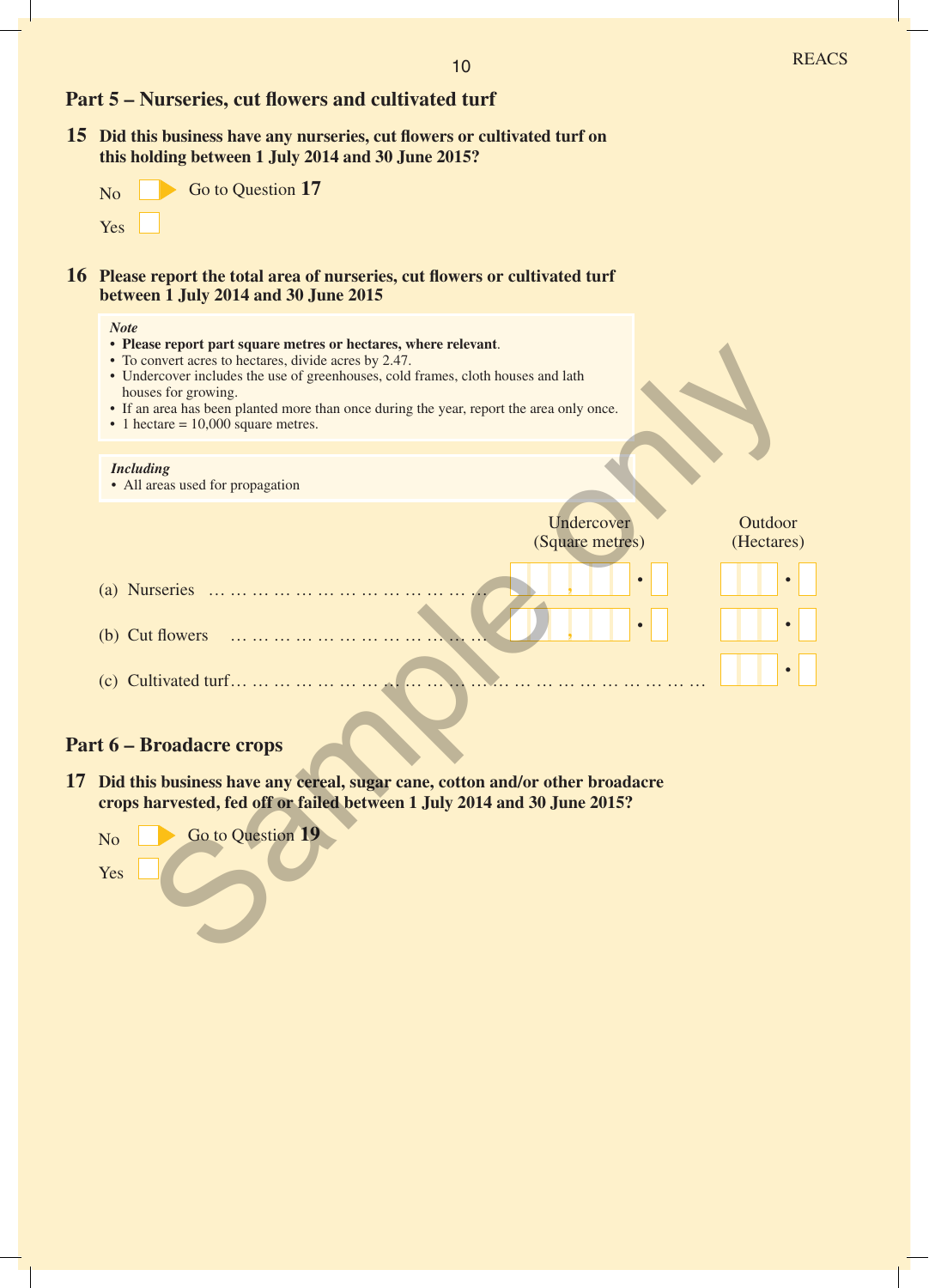## **Part 6 – Broadacre crops** – *(continued)*

## **18 Cereal, sugar cane, cotton and/or other broadacre crops harvested, fed off or failed between 1 July 2014 and 30 June 2015**

- To convert acres to hectares, divide acres by 2.47.
- **Complete failure** of any crop should be noted by '0' in the Total production column, **but the area of the crops that failed should still be reported in the 'Area sown/planted' column**.
- Where two or more crops have been grown on the same area during the year, the area should be reported for each crop.
- Areas of wheat, oats, etc., resown after germination failure should be included only once.
- Where harvest is not yet complete or actual production weight is unknown, please estimate production.

|     |                                                                                                         | Area sown/planted |    | <b>Total production</b> |    |
|-----|---------------------------------------------------------------------------------------------------------|-------------------|----|-------------------------|----|
|     | <b>Grain or seed</b>                                                                                    | for 2014-15 crop  |    | for 2014-15             |    |
|     |                                                                                                         |                   | ha |                         |    |
|     |                                                                                                         |                   | ha |                         |    |
|     |                                                                                                         |                   | ha |                         |    |
|     |                                                                                                         |                   | ha |                         |    |
|     | (e) Sorghum (2015 harvest)                                                                              |                   | ha |                         |    |
|     | (f) Rice $(2015 \text{ harvest})$                                                                       |                   | ha |                         |    |
|     | (g) Maize $(2015 \text{ harvest})$                                                                      |                   | ha |                         |    |
|     | (h) All other cereals for grain or seed                                                                 |                   | ha |                         |    |
|     | <b>Other broadacre crops</b>                                                                            |                   |    |                         |    |
| (i) |                                                                                                         |                   | ha |                         |    |
| (i) | Other oilseeds (including safflower,<br>soybeans, sunflowers, sesame, linseed)                          |                   | ha |                         |    |
| (k) |                                                                                                         |                   | ha |                         | kg |
| (1) | Other pulses (including lentils,<br>navy beans, field peas for grain,<br>faba beans, lupins, chickpeas) |                   | ha |                         |    |
|     | $(m)$ Cotton lint – irrigated (weight of lint)<br>ginned from seed)                                     |                   | ha |                         | kg |
|     | (n) Cotton $\text{lint}$ – non-irrigated (weight of<br>$\text{lint}$ ginned from seed)                  |                   | ha |                         | kg |
|     | (o) Sugar cane cut for crushing during<br>2014 season                                                   |                   | ha |                         |    |
|     | (p) Sugar cane (plant or other, not for<br>crushing) during $2014$ season                               |                   | ha |                         |    |
|     | (q) All other crops (excluding fruit and<br>vegetables for human consumption)                           |                   | ha |                         |    |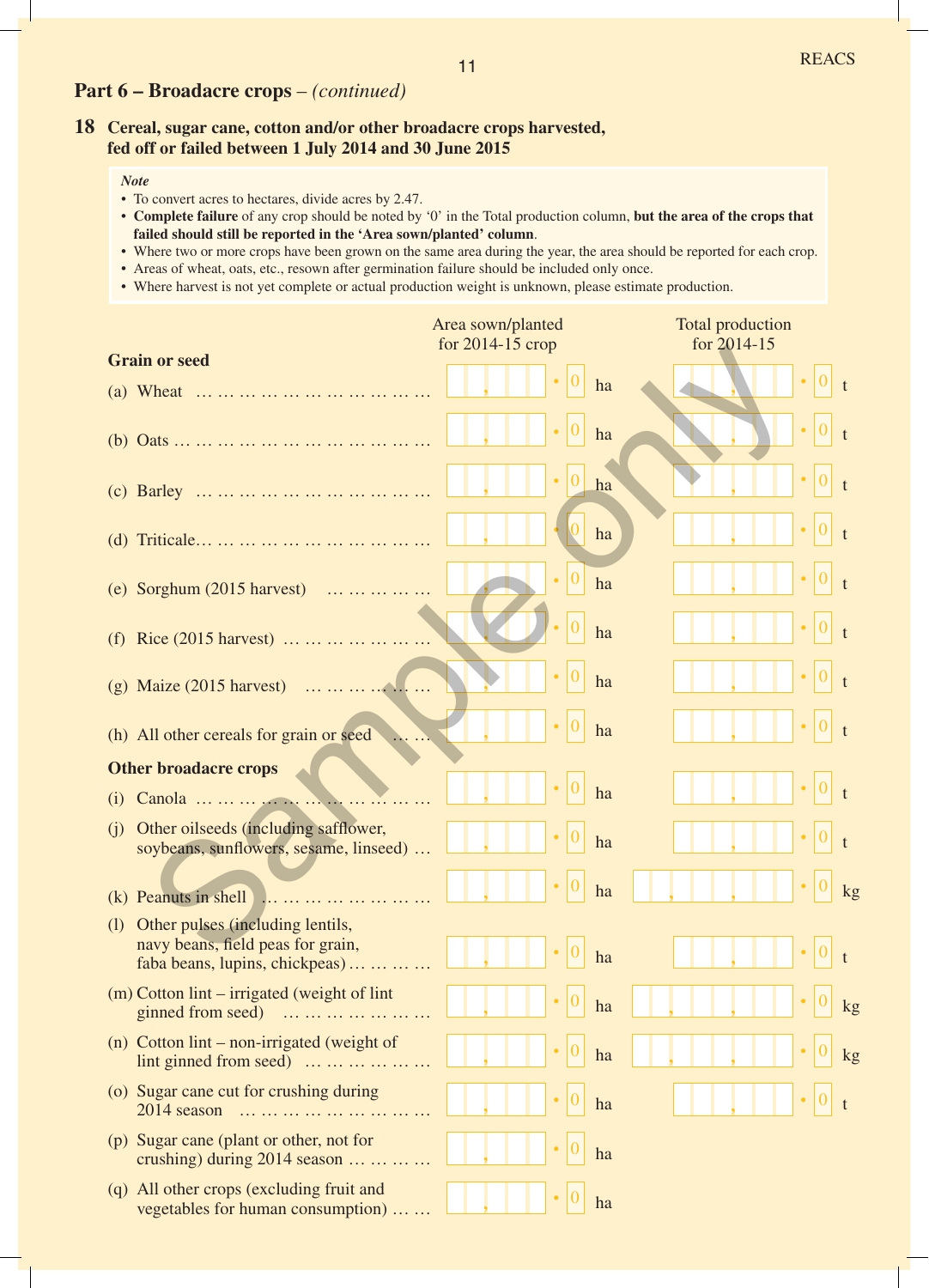## **Part 6 – Broadacre crops** – *(continued)*

**19 Did this business produce any hay or silage between 1 July 2014 and 30 June 2015?**

| N <sub>o</sub> | Go to Question 21 |
|----------------|-------------------|
| Yes            |                   |

*Note*

## **20 Production of hay or silage between 1 July 2014 and 30 June 2015**

Sample only

| • If cut for hay more than once, include area once only, but report total production. |                    |                              |
|---------------------------------------------------------------------------------------|--------------------|------------------------------|
|                                                                                       | Area<br>(Hectares) | Total production<br>(Tonnes) |
|                                                                                       |                    |                              |
| Other pasture cut for hay<br>(b)                                                      |                    |                              |
| Cereal cut for hay<br>(c)                                                             |                    |                              |
| Other crops cut for hay<br>(d)                                                        |                    |                              |
| (e) Pasture (including lucerne), cereal and other                                     |                    |                              |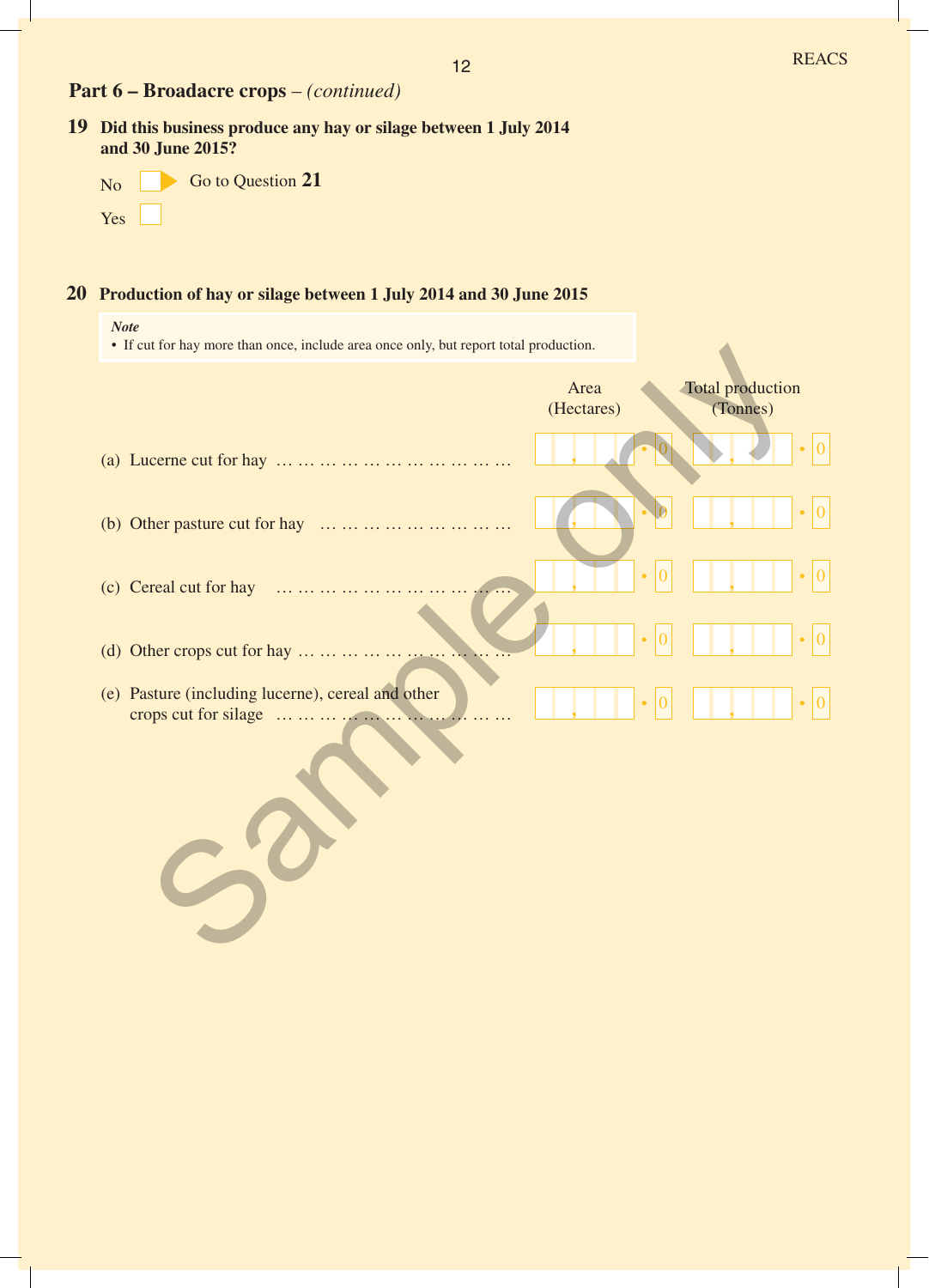|  |  | <b>Part 7 – Water for agricultural production (including livestock)</b> |  |
|--|--|-------------------------------------------------------------------------|--|
|  |  |                                                                         |  |

**21 Did this business use water for agricultural production between 1 July 2014 and 30 June 2015?**



**22 What were the sources of the water used for agricultural production on this holding between 1 July 2014 and 30 June 2015?**

| <b>Note</b><br>• Please convert to megalitres.<br>• Irrigation channel refers to a ditch/passage dug in the ground to divert<br>water from a natural source (e.g. rivers) to irrigate land.<br>• Where total usage is unknown, please estimate total megalitres. | • Please report part megalitres.<br>• To convert kilolitres to megalitres,<br>divide kilolitres by 1,000.<br>• To convert gallons to litres,<br>multiply gallons by 4.55.<br>$\cdot$ 1 megalitre = 1,000 kilolitres.<br>• 1 megalitre = $1,000,000$ litres.<br>$\cdot$ 1 megalitre = 219,969 gallons.<br>• 1 megalitre = $0.81$ acre feet. |
|------------------------------------------------------------------------------------------------------------------------------------------------------------------------------------------------------------------------------------------------------------------|--------------------------------------------------------------------------------------------------------------------------------------------------------------------------------------------------------------------------------------------------------------------------------------------------------------------------------------------|
|                                                                                                                                                                                                                                                                  | Please tick all<br>Total volume used<br>that apply<br>(Megalitres)                                                                                                                                                                                                                                                                         |
| (a) Water taken from irrigation channels or irrigation pipelines                                                                                                                                                                                                 |                                                                                                                                                                                                                                                                                                                                            |
| (b) Water taken from on-farm dams or tanks (excluding<br>water from private or government irrigation schemes)                                                                                                                                                    | $\bullet$                                                                                                                                                                                                                                                                                                                                  |
| (c) Water taken from rivers, creeks, lakes, etc.                                                                                                                                                                                                                 |                                                                                                                                                                                                                                                                                                                                            |
| (i) Where a volumetric or usage charge occurs $\dots \dots$                                                                                                                                                                                                      |                                                                                                                                                                                                                                                                                                                                            |
| (ii) Where there is <b>no</b> volumetric or usage charge $\dots \dots$                                                                                                                                                                                           |                                                                                                                                                                                                                                                                                                                                            |
| (d) Groundwater (e.g. bores, springs, wells)                                                                                                                                                                                                                     | $\bullet$                                                                                                                                                                                                                                                                                                                                  |
| (e) Recycled/re-used water from off-farm sources<br>$(e.g. re-use schemes, mines)$                                                                                                                                                                               | $\bullet$                                                                                                                                                                                                                                                                                                                                  |
| Town or country reticulated mains supply<br>(f)                                                                                                                                                                                                                  |                                                                                                                                                                                                                                                                                                                                            |
| Other sources (excluding rainfall) (please specify in BLOCK letters)<br>(g)                                                                                                                                                                                      |                                                                                                                                                                                                                                                                                                                                            |
|                                                                                                                                                                                                                                                                  |                                                                                                                                                                                                                                                                                                                                            |
| What was the irrigation expenditure for this holding<br>between 1 July 2014 and 30 June 2015?                                                                                                                                                                    | <b>Total volume</b><br><b>Total cost</b><br>(Dollars)<br>(Megalitres)                                                                                                                                                                                                                                                                      |
| (a) Purchases of extra water on a temporary basis.                                                                                                                                                                                                               |                                                                                                                                                                                                                                                                                                                                            |
| (b) Purchases of extra water on a permanent basis                                                                                                                                                                                                                |                                                                                                                                                                                                                                                                                                                                            |
| (c) Annual irrigation water volumetric or usage<br>charges (excluding purchase of extra water,<br>power and other associated costs)<br>.                                                                                                                         |                                                                                                                                                                                                                                                                                                                                            |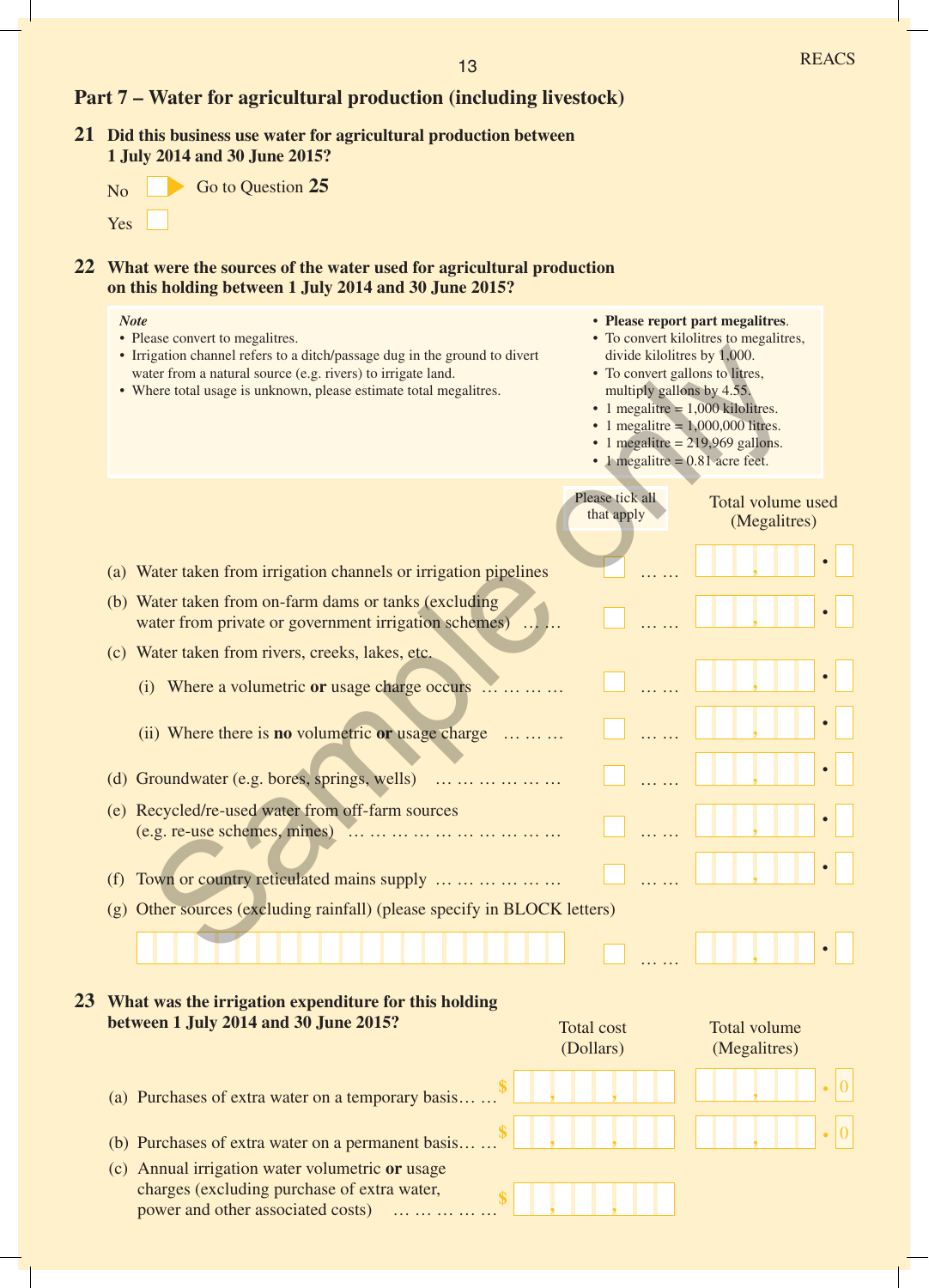## **Part 7 – Water for agricultural production (including livestock)** – *(continued)*

## **24 Water used for agricultural production on this holding between 1 July 2014 and 30 June 2015**

- **• Please report part hectares or megalitres, where relevant**.
- To convert acres to hectares, divide acres by 2.47.
- To convert kilolitres to megalitres, divide kilolitres by 1,000.
- Where any area of pasture or crop was watered more than once during the season, show this area only once **but report total volume applied**.
- Where two or more crops have been grown on the same area during the year, the area watered should be shown for each crop.
- Where volume applied is unknown, please estimate total megalitres.

|                                                                                                   | Please complete both columns                                        |  |  |
|---------------------------------------------------------------------------------------------------|---------------------------------------------------------------------|--|--|
| Pasture and crops for grazing, hay and silage                                                     | Area watered<br><b>Volume applied</b><br>(Hectares)<br>(Megalitres) |  |  |
| (a) Pastures (including lucerne) and cereal crops<br>used for grazing or fed off                  |                                                                     |  |  |
| (b) Pastures (including lucerne) and cereal crops                                                 |                                                                     |  |  |
| (c) Pastures (including lucerne) and cereal crops                                                 |                                                                     |  |  |
| <b>Crops</b>                                                                                      |                                                                     |  |  |
|                                                                                                   | $\bullet$                                                           |  |  |
| (e) Other cereals for grain or seed (e.g. wheat,                                                  | $\bullet$                                                           |  |  |
| (f)                                                                                               | $\bullet$                                                           |  |  |
|                                                                                                   | $\bullet$                                                           |  |  |
| (h) Other broadacre crops (e.g. canola, field beans,<br>lupins, sunflowers, poppies)              | $\bullet$                                                           |  |  |
| Fruit trees, nut trees, plantation or berry fruits<br>(i)                                         | $\bullet$                                                           |  |  |
| Vegetables for human consumption<br>(i)                                                           | $\bullet$                                                           |  |  |
| $(k)$ Nurseries, cut flowers and cultivated turf                                                  | $\bullet$                                                           |  |  |
| (1)                                                                                               |                                                                     |  |  |
| (m) Other crops (please specify in BLOCK letters)                                                 |                                                                     |  |  |
|                                                                                                   |                                                                     |  |  |
| Other agricultural water                                                                          |                                                                     |  |  |
| (n) Livestock drinking water, dairy or piggery cleaning etc.<br>(please specify in BLOCK letters) |                                                                     |  |  |
|                                                                                                   |                                                                     |  |  |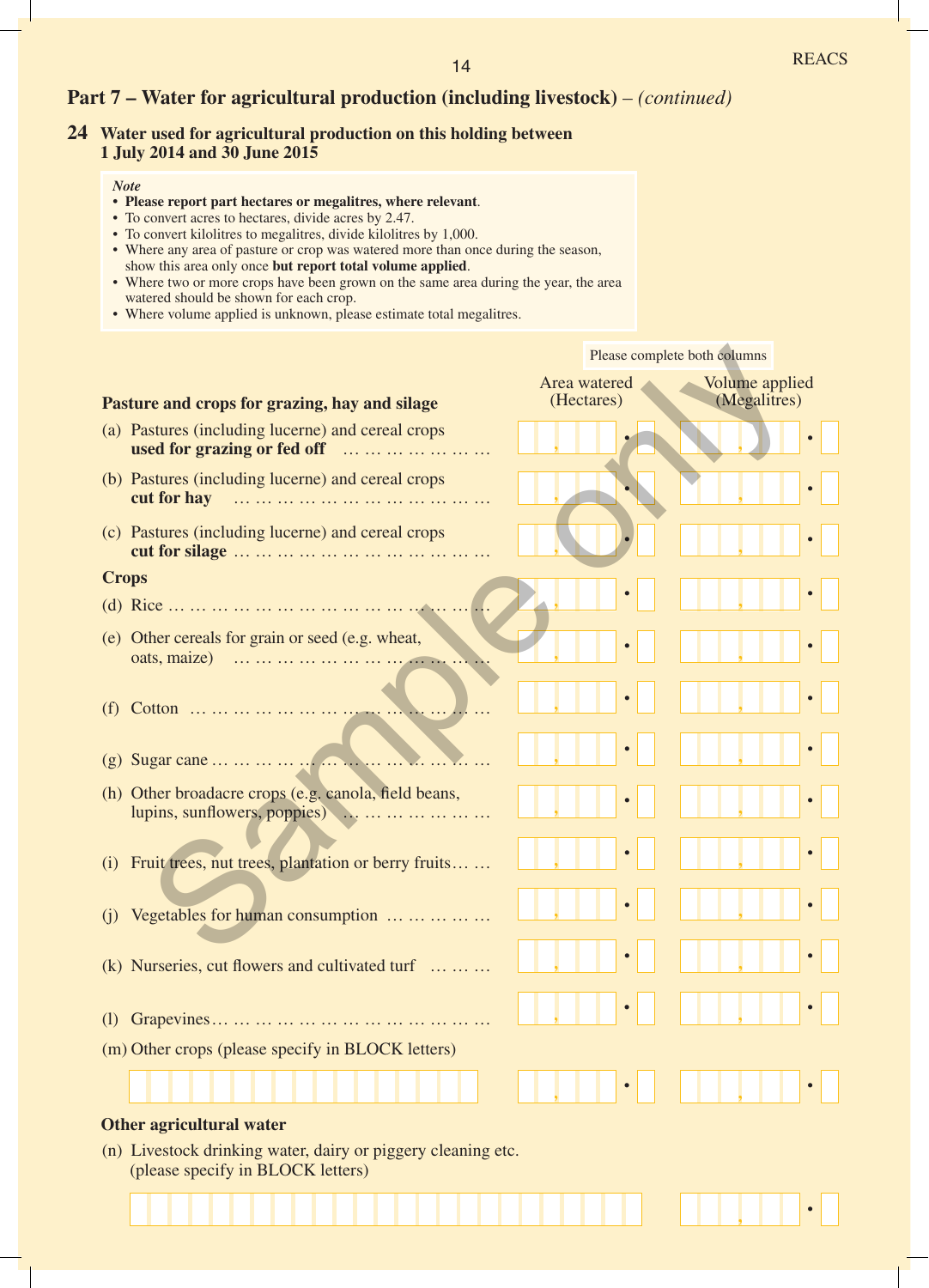## **Part 8 – Soil management**

## **25 Did this business use any soil enhancers on this holding between 1 July 2014 and 30 June 2015?**

#### *Definition*

• **Soil enhancer** – a material added to soil to improve plant growth and health. Enhancers are used to correct the soil's deficiencies in structure and/or nutrients (e.g. compost, biochar, gypsum, lime, dolomite).

#### *Including* • All in-ground soil management *Excluding* • Fertilisers (include in **Part 9 – Fertiliser**)

| No  | Go to Question 27 |  |
|-----|-------------------|--|
| Yes |                   |  |

# **26 Please report the area of land on this holding soil enhancers were applied to and the amount applied between 1 July 2014 and 30 June 2015** rs were applied<br>
ation.<br>
to soil and is<br>
manure in a

#### *Definitions*

- **Mulch** plant material not sourced from the paddock (area) of application.
- **Biochar** a highly stable carbon-rich form of charcoal that is applied to soil and is produced from heating biomass like crop waste, grass, woodchips and manure in a high temperature, low oxygen process known as pyrolysis.
- **Green manure** organic matter from a crop turned under.

- **• Please report part hectares, tonnes or litres, where relevant**.
- To convert acres to hectares, divide acres by 2.47.
- $\cdot$  1 hectare = 10,000 square metres.
- To convert kilograms to tonnes, divide kilograms by 1,000.
- To convert cubic metres to litres, multiply cubic metres by 1,000.

| <b>Note</b><br>• Please report part hectares, tonnes or litres, where relevant.<br>• To convert acres to hectares, divide acres by 2.47.<br>$\cdot$ 1 hectare = 10,000 square metres.<br>• To convert kilograms to tonnes, divide kilograms by 1,000.<br>• To convert cubic metres to litres, multiply cubic metres by 1,000. |                                                    |                                                |                                                |
|-------------------------------------------------------------------------------------------------------------------------------------------------------------------------------------------------------------------------------------------------------------------------------------------------------------------------------|----------------------------------------------------|------------------------------------------------|------------------------------------------------|
|                                                                                                                                                                                                                                                                                                                               | Area soil enhancer<br>was applied to<br>(Hectares) | Amount of soil<br>enhancer applied<br>(Tonnes) | Volume of soil<br>enhancer applied<br>(Litres) |
| (a) Compost                                                                                                                                                                                                                                                                                                                   | $\bullet$                                          |                                                |                                                |
| (b) Green manure                                                                                                                                                                                                                                                                                                              |                                                    |                                                |                                                |
| $(c)$ Mulch                                                                                                                                                                                                                                                                                                                   |                                                    |                                                |                                                |
| (d) Lime (including lime<br>sand and stone)                                                                                                                                                                                                                                                                                   |                                                    |                                                | $\bullet$                                      |
| (e) Dolomite                                                                                                                                                                                                                                                                                                                  |                                                    |                                                | $\bullet$                                      |
| $(f)$ Gypsum<br>.                                                                                                                                                                                                                                                                                                             |                                                    |                                                |                                                |
| (g) Biochar                                                                                                                                                                                                                                                                                                                   | $\bullet$                                          |                                                |                                                |
| (h) Poultry manure<br>$\sim$                                                                                                                                                                                                                                                                                                  |                                                    |                                                |                                                |
| (i) Other soil enhancers (please specify in BLOCK letters)                                                                                                                                                                                                                                                                    |                                                    |                                                |                                                |
|                                                                                                                                                                                                                                                                                                                               |                                                    |                                                |                                                |
|                                                                                                                                                                                                                                                                                                                               | $\bullet$                                          | $\bullet$                                      | $\bullet$                                      |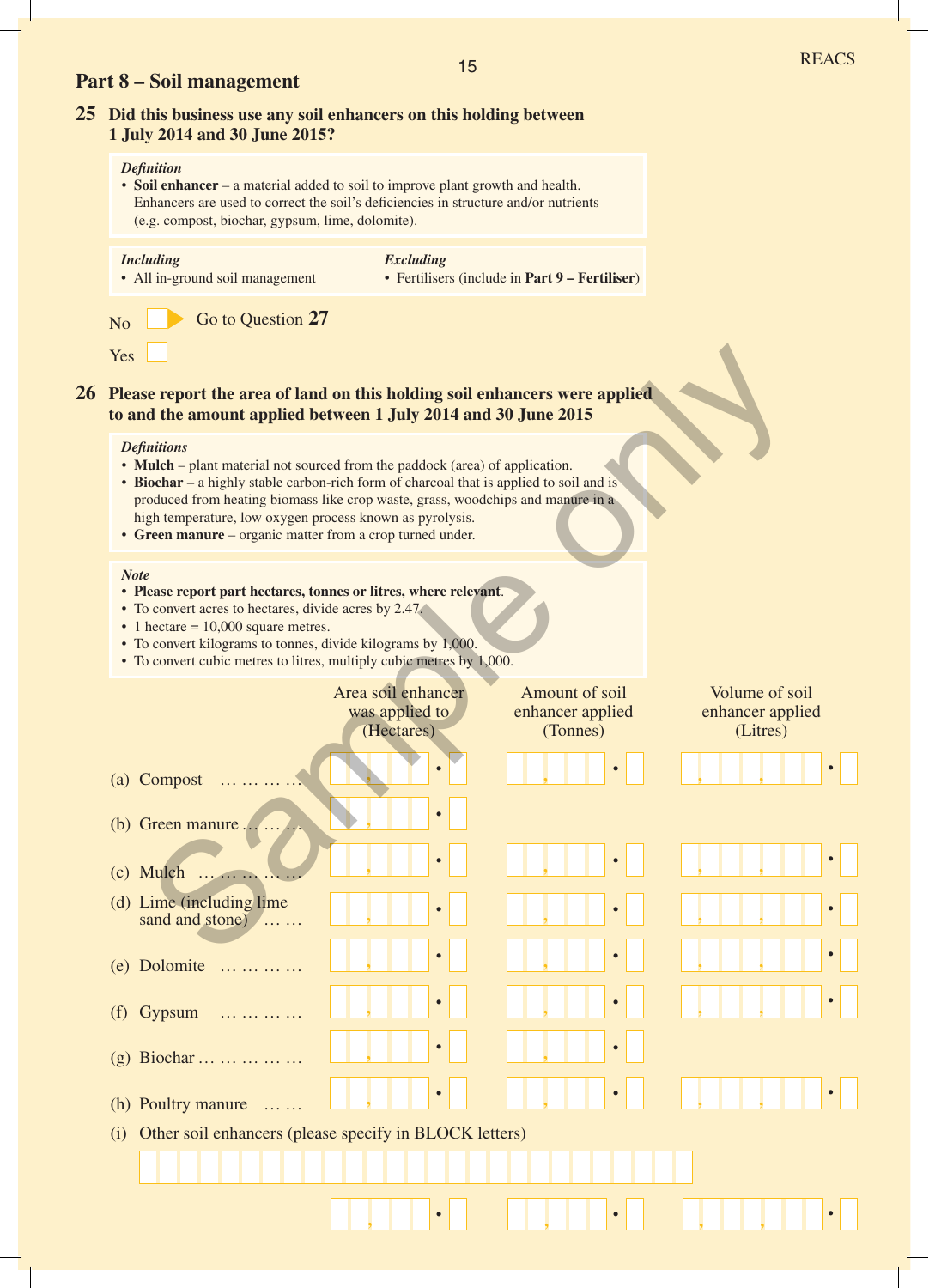|    | <b>Part 9 – Fertiliser</b>                                                                  | 16                                                                                                                                                                         |                                                 | <b>REACS</b>              |
|----|---------------------------------------------------------------------------------------------|----------------------------------------------------------------------------------------------------------------------------------------------------------------------------|-------------------------------------------------|---------------------------|
|    |                                                                                             | <b>Excluding</b><br>· Soil enhancers (e.g. compost, biochar,<br>gypsum, lime, dolomite) should be included<br>in Part 8 – Soil management                                  |                                                 |                           |
|    |                                                                                             | 27 Did this business apply fertiliser to land on this holding between                                                                                                      |                                                 |                           |
|    | 1 July 2014 and 30 June 2015?<br>Go to Question 30<br>N <sub>o</sub>                        |                                                                                                                                                                            |                                                 |                           |
|    | Yes                                                                                         |                                                                                                                                                                            |                                                 |                           |
| 28 |                                                                                             | Please report the area of land on this holding where fertiliser was applied,<br>and the number of applications between 1 July 2014 and 30 June 2015                        |                                                 |                           |
|    | <b>Definitions</b><br>$\cdot$ MAP – monammonium phosphate.<br>• DAP - diammonium phosphate. | • Slow release fertiliser – fertilisers that are compressed into hard pellets or encased<br>in a special coating to slow down the nutrient release to the soil and plants. |                                                 |                           |
|    | <b>Note</b><br>• Please report part hectares.                                               | • If the same fertiliser was applied to an area more than once, report the area once                                                                                       |                                                 |                           |
|    | only but the total fertiliser applied to that area.<br>each occasion.                       | • If two or more types of fertiliser were applied to the same area, report area on                                                                                         | Area fertiliser<br>was applied to<br>(Hectares) | Number of<br>applications |
|    | <b>Slow release fertiliser</b>                                                              |                                                                                                                                                                            |                                                 |                           |
|    | (a) Nitrous slow release                                                                    |                                                                                                                                                                            |                                                 |                           |
|    | (b) Urea slow release                                                                       |                                                                                                                                                                            |                                                 |                           |
|    | (c) Other slow release                                                                      |                                                                                                                                                                            | $\bullet$                                       |                           |
|    | Nitrogen based fertilisers (excluding slow release)                                         |                                                                                                                                                                            |                                                 |                           |
|    |                                                                                             |                                                                                                                                                                            |                                                 |                           |
|    |                                                                                             |                                                                                                                                                                            |                                                 |                           |
|    |                                                                                             | (f) Urea ammonium nitrate (Flexi-N, Easy-N)                                                                                                                                |                                                 |                           |
|    |                                                                                             |                                                                                                                                                                            |                                                 |                           |
|    |                                                                                             | (g) Anhydrous ammonia $\ldots \ldots \ldots \ldots \ldots \ldots \ldots \ldots \ldots \ldots \ldots$                                                                       |                                                 |                           |
|    |                                                                                             |                                                                                                                                                                            |                                                 |                           |
|    | (i)                                                                                         | Ammonium phosphates (MAP and/or DAP)                                                                                                                                       |                                                 |                           |
|    | (i)                                                                                         | Other nitrogen based specialised blends                                                                                                                                    |                                                 |                           |
|    | <b>Phosphorus based fertilisers</b>                                                         |                                                                                                                                                                            |                                                 |                           |
|    |                                                                                             |                                                                                                                                                                            |                                                 |                           |
|    | (1)                                                                                         | Double and/or triple superphosphate                                                                                                                                        |                                                 |                           |
|    |                                                                                             | $(m)$ Other phosphorus based fertilisers                                                                                                                                   |                                                 |                           |
|    | <b>All other fertiliser</b>                                                                 |                                                                                                                                                                            |                                                 |                           |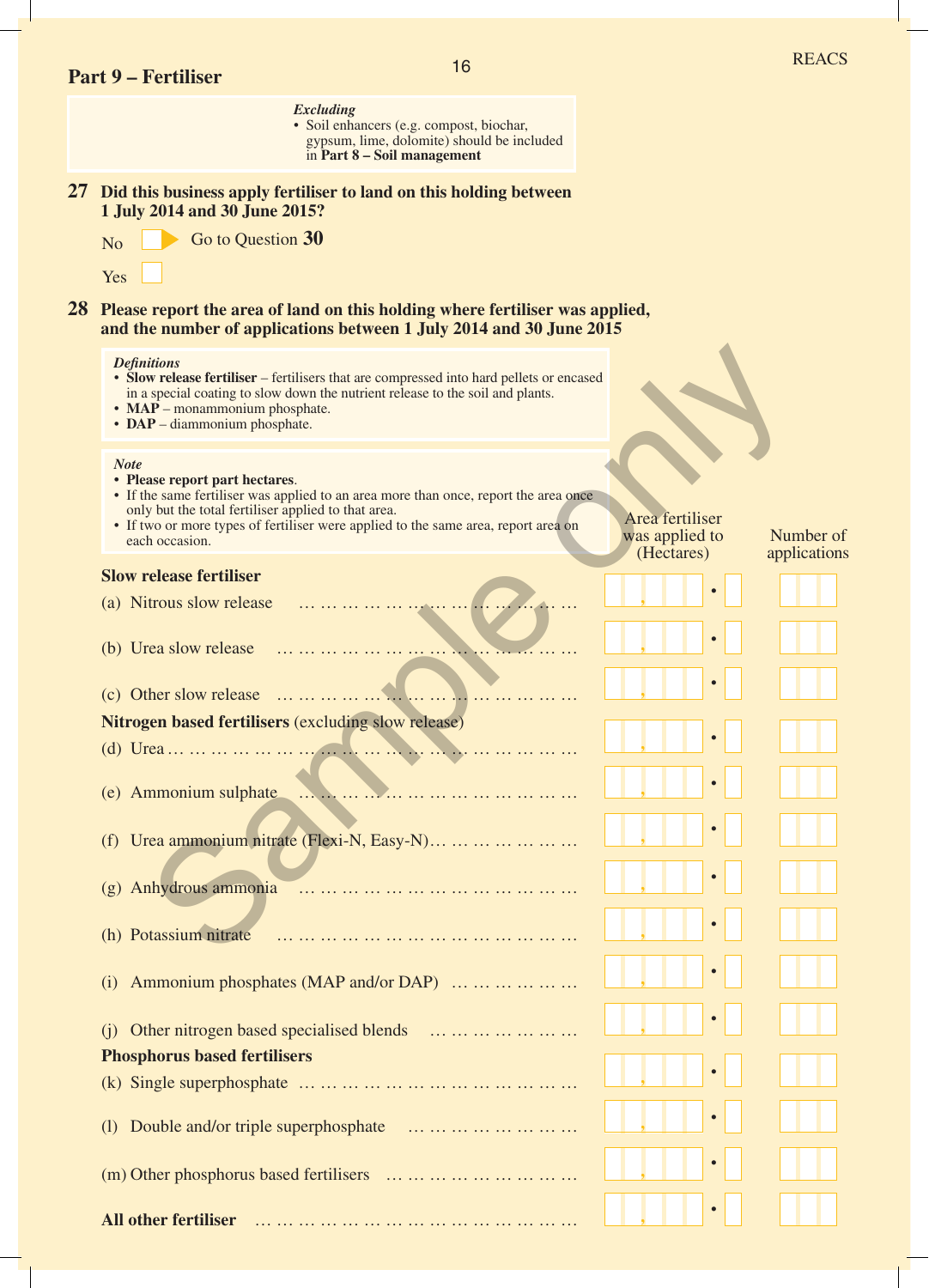## **Part 9 – Fertiliser** – *(continued)*

## **29 Please report the amount of fertiliser applied on this holding between 1 July 2014 and 30 June 2015**

- **• Please report part tonnes or litres, where relevant**.
- The volume of liquid fertiliser applied will be the amount of active/concentrate (e.g. a 25 litre drum of liquid can be diluted into 1,000 litres of water and sprayed on to the crop, the amount to be reported in the volume of fertiliser should be 25 litres not 1,000 litres).
- If you are blending a solid fertiliser with water please only report the amount of the solid.
- 1 cubic metre  $= 1,000$  litres.
- To convert cubic metres to litres, multiply cubic metres by 1,000.
- To convert kilograms to tonnes, divide kilograms by 1,000.

|                                                            | Please provide amounts in<br>tonnes or litres as is appropriate                            |
|------------------------------------------------------------|--------------------------------------------------------------------------------------------|
|                                                            | Volume of<br>Amount of<br>fertiliser applied<br>fertiliser applied<br>(Tonnes)<br>(Litres) |
| <b>Slow release fertiliser</b>                             |                                                                                            |
| (a) Nitrous slow release                                   |                                                                                            |
| (b) Urea slow release                                      |                                                                                            |
| $(c)$ Other slow release                                   |                                                                                            |
| <b>Nitrogen based fertilisers (excluding slow release)</b> |                                                                                            |
|                                                            |                                                                                            |
| (e) Ammonium sulphate                                      | $\bullet$                                                                                  |
| (f) Urea ammonium nitrate (Flexi-N, Easy-N)                |                                                                                            |
| (g) Anhydrous ammonia                                      |                                                                                            |
| (h) Potassium nitrate                                      |                                                                                            |
| (i) Ammonium phosphates (MAP and/or DAP)                   | $\bullet$                                                                                  |
| Other nitrogen based specialised blends<br>(i)             |                                                                                            |
| <b>Phosphorus based fertilisers</b>                        | ___                                                                                        |
| (k) Single superphosphate                                  |                                                                                            |
| (1) Double and/or triple superphosphate<br>.               |                                                                                            |
| (m) Other phosphorus based fertilisers                     |                                                                                            |
| <b>All other fertiliser</b><br>.                           |                                                                                            |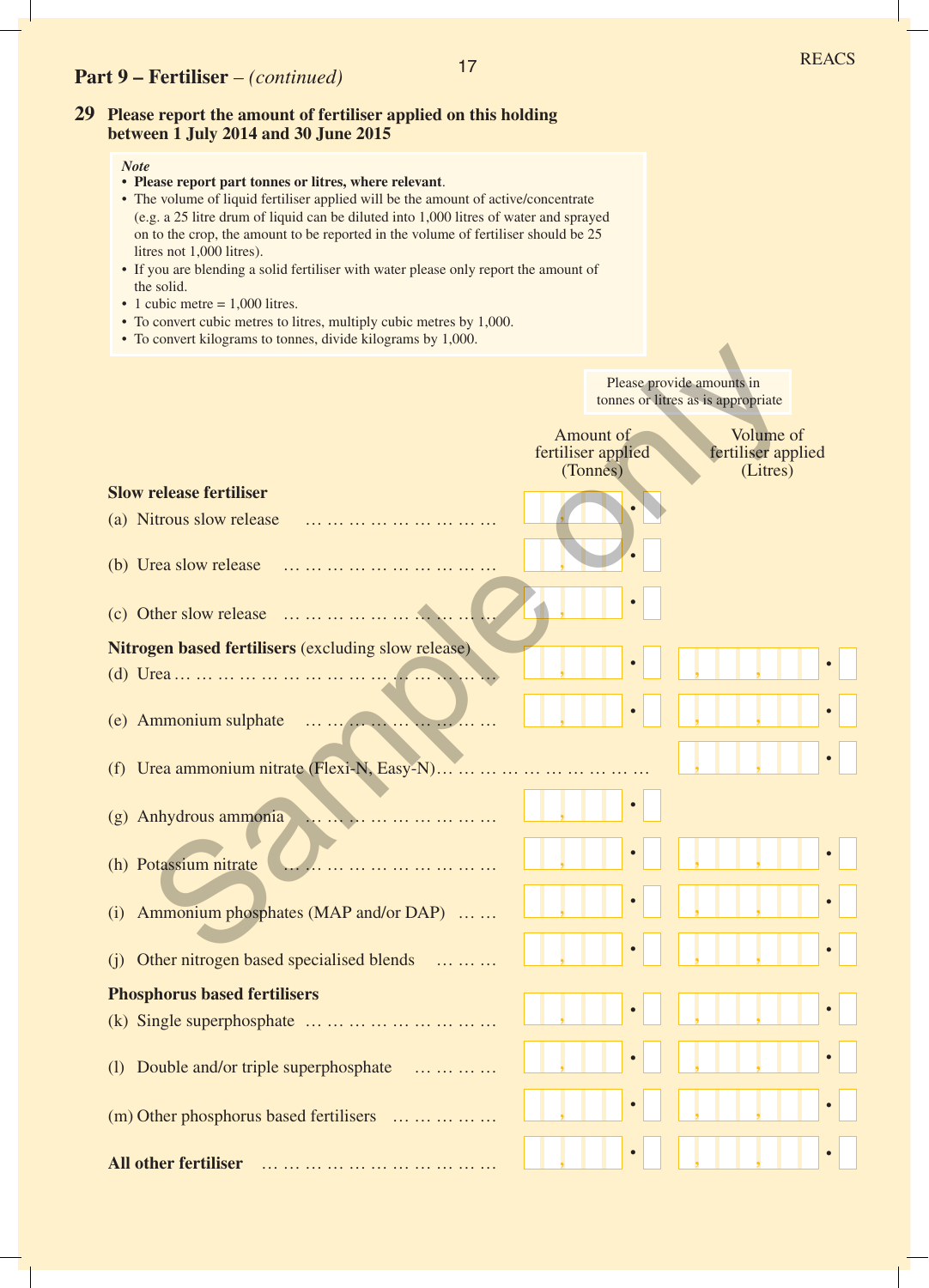## **Part 10 – Pasture and crop cultivation**

*Including*

**30 Did this business prepare and/or maintain any land for pasture and/or crops on this holding between 1 July 2014 and 30 June 2015?**

|    | Including<br>• Spraying or cultivating<br>• Horticulture crops and broadacre crops                                                                  |                               |                                        |
|----|-----------------------------------------------------------------------------------------------------------------------------------------------------|-------------------------------|----------------------------------------|
|    | Go to Question 32<br>N <sub>o</sub><br>Yes                                                                                                          |                               |                                        |
| 31 | Please report the area of land cultivated and the number of cultivations<br>on this holding between 1 July 2014 and 30 June 2015                    |                               |                                        |
|    | <b>Definition</b><br>• Cultivation – the ploughing/tilling of soil prior to planting a crop or pasture.                                             |                               |                                        |
|    | <b>Note</b><br>• Please report part hectares.<br>• To convert acres to hectares, divide acres by 2.47.<br>$\cdot$ 1 hectare = 10,000 square metres. |                               |                                        |
|    |                                                                                                                                                     | Area of pasture<br>(Hectares) | Area of<br>cropping land<br>(Hectares) |
|    | (a) No cultivation apart from sowing or                                                                                                             |                               |                                        |
|    | (b) One cultivation                                                                                                                                 |                               | $\bullet$                              |
|    | (c) Two cultivations $\dots \dots \dots$                                                                                                            |                               | $\bullet$                              |
|    | (d) Three or more cultivations                                                                                                                      |                               |                                        |
|    |                                                                                                                                                     |                               |                                        |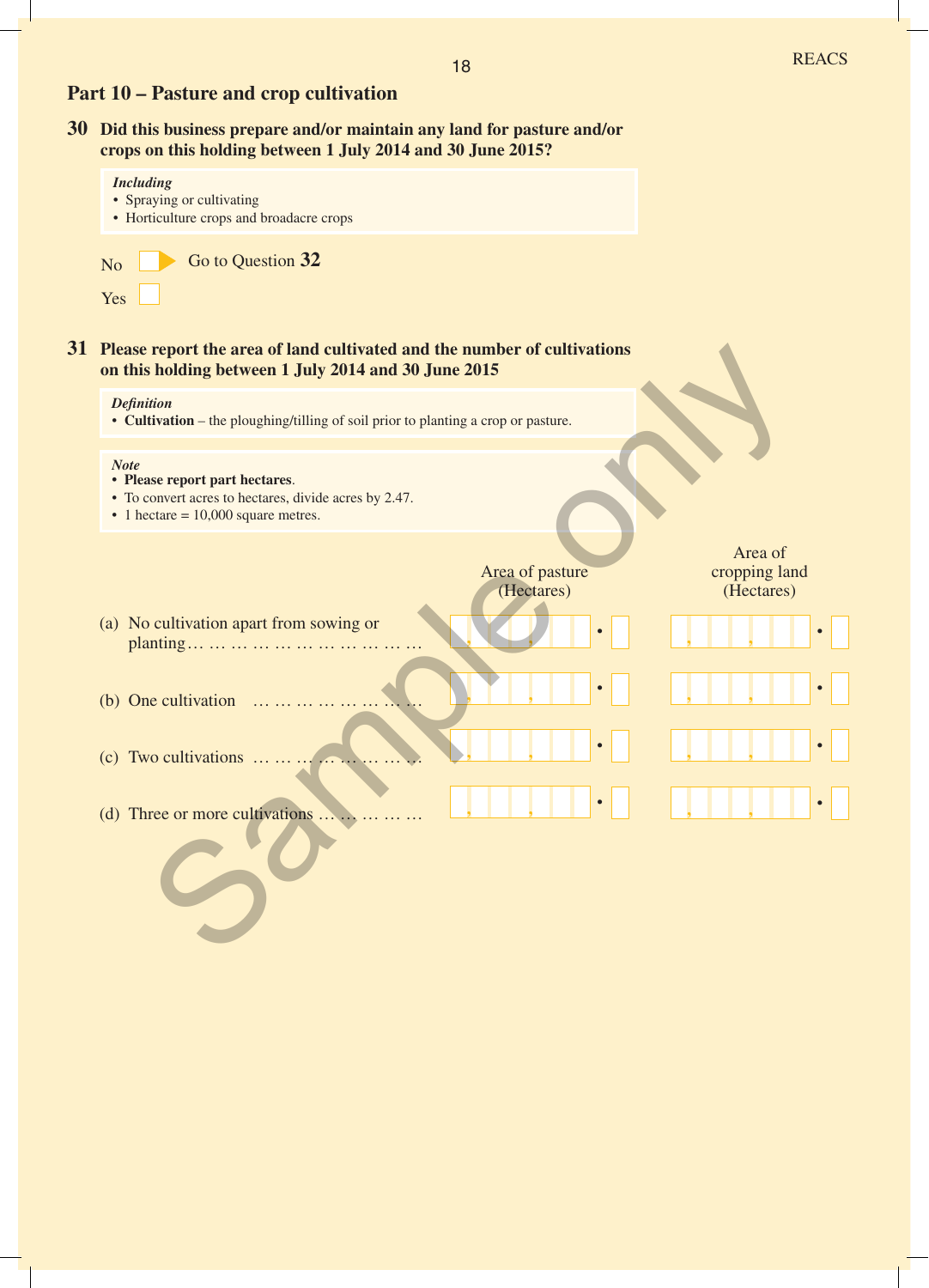## **Part 11 – Crop management**

**32 Did this business undertake crop stubble and/or trash management practices on this holding between 1 July 2014 and 30 June 2015?**

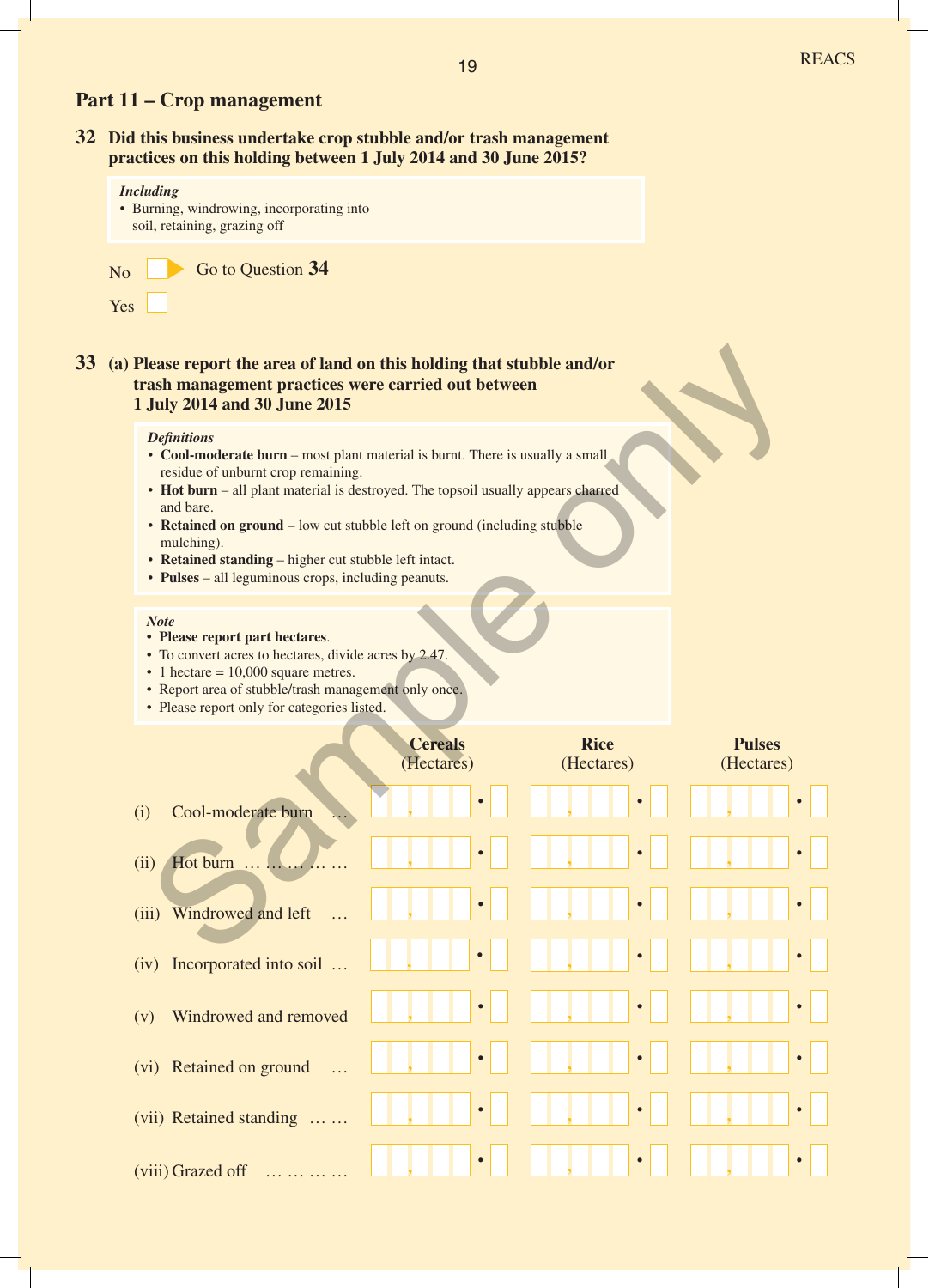## **Part 11 – Crop management** – *(continued)*

## **33 (b) Please report the area of land on this holding that stubble and/or trash management practices were carried out between 1 July 2014 and 30 June 2015**

## *Definitions*

- **Cool-moderate burn** most plant material is burnt. There is usually a small residue of unburnt crop remaining.
- **Hot burn**  all plant material is destroyed. The topsoil usually appears charred and bare.
- **Retained on ground** low cut stubble left on ground (including stubble mulching).
- **Retained standing** higher cut stubble left intact.

- **• Please report part hectares**.
- To convert acres to hectares, divide acres by 2.47.
- 1 hectare = 10,000 square metres.
- Report area of stubble/trash management only once.
- Please report only for categories listed.

| <b>Note</b> | • Please report part hectares.<br>• To convert acres to hectares, divide acres by 2.47.<br>$\cdot$ 1 hectare = 10,000 square metres.<br>• Report area of stubble/trash management only once.<br>• Please report only for categories listed. |                             |                                 |                              |
|-------------|---------------------------------------------------------------------------------------------------------------------------------------------------------------------------------------------------------------------------------------------|-----------------------------|---------------------------------|------------------------------|
|             |                                                                                                                                                                                                                                             | <b>Cotton</b><br>(Hectares) | <b>Sugar cane</b><br>(Hectares) | <b>Oilseed</b><br>(Hectares) |
| (i)         | Cool-moderate burn                                                                                                                                                                                                                          |                             |                                 |                              |
| (ii)        | Hot burn                                                                                                                                                                                                                                    |                             |                                 | $\bullet$                    |
| (iii)       | Windrowed and left<br>$\cdots$                                                                                                                                                                                                              |                             |                                 | $\bullet$                    |
| (iv)        | Incorporated into soil                                                                                                                                                                                                                      |                             |                                 | $\bullet$                    |
| (v)         | Windrowed and removed                                                                                                                                                                                                                       |                             |                                 |                              |
|             | (vi) Retained on ground                                                                                                                                                                                                                     |                             |                                 |                              |
|             | (vii) Retained standing                                                                                                                                                                                                                     |                             |                                 |                              |
|             | (viii) Grazed off                                                                                                                                                                                                                           |                             |                                 |                              |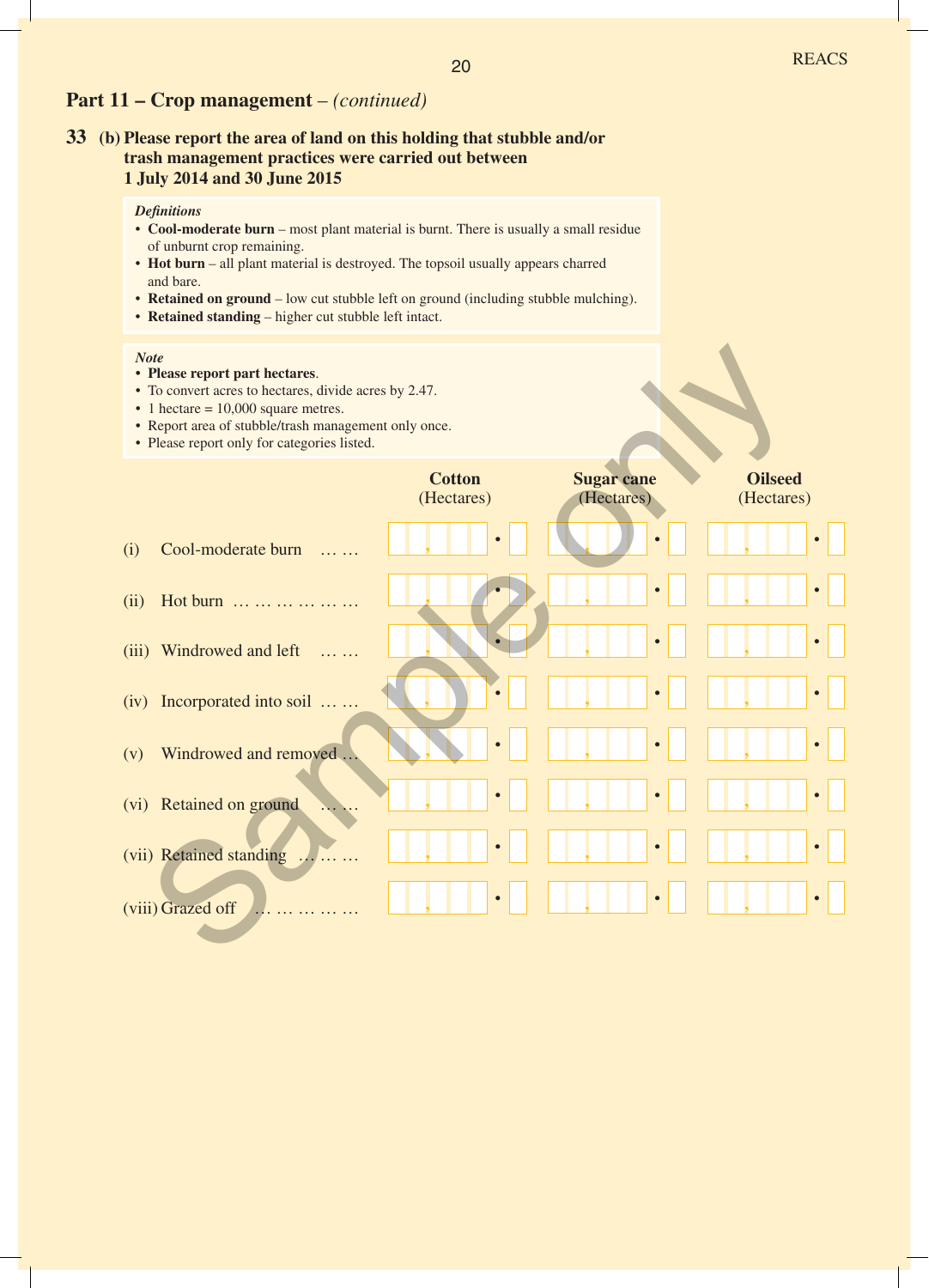## **Part 11 – Crop management** – *(continued)*

| 34 Did this business sow crop land to pasture on this holding between<br>1 July 2014 and 30 June 2015?                                                                                                                                                                                                          |                 |  |
|-----------------------------------------------------------------------------------------------------------------------------------------------------------------------------------------------------------------------------------------------------------------------------------------------------------------|-----------------|--|
| <b>Definition</b><br>• Pasture – an area covered with grasses and/or legumes.                                                                                                                                                                                                                                   |                 |  |
| Go to Question 36<br>N <sub>o</sub><br>Yes                                                                                                                                                                                                                                                                      |                 |  |
| 35 Please report the area where crop land was sown to pasture on this<br>holding between 1 July 2014 and 30 June 2015                                                                                                                                                                                           |                 |  |
| <b>Note</b><br>• Please report part hectares.<br>• To convert acres to hectares, divide acres by 2.47.<br>$\cdot$ 1 hectare = 10,000 square metres.                                                                                                                                                             |                 |  |
| (a) Crop land sown to pasture for less than six months of the year                                                                                                                                                                                                                                              | Hectares        |  |
| (b) Crop land sown to pasture for six months or more of the year                                                                                                                                                                                                                                                |                 |  |
| 36 Please report the area of land where the following agriculture activities<br>were undertaken between 1 July 2014 and 30 June 2015                                                                                                                                                                            |                 |  |
| <b>Definitions</b><br>• Controlled traffic farming – a farming system that permanently separates wheel<br>traffic lanes from the soil in which the crop or pasture grows, with equipment running<br>on the same track width.<br>• Spatial yield monitoring/mapping - monitoring and mapping of crop performance |                 |  |
| using yield monitoring and GPS equipment.<br>• Variable rate applications is when the application of cropping inputs (such as seed,<br>fertiliser, lime, gypsum, irrigation, pesticides, desiccants and growth regulators) are<br>varied across a paddock to match soil requirements.                           |                 |  |
| <b>Note</b><br>• Please report part hectares.<br>• To convert acres to hectares, divide acres by 2.47.<br>• 1 hectare $= 10,000$ square metres.                                                                                                                                                                 |                 |  |
|                                                                                                                                                                                                                                                                                                                 | <b>Hectares</b> |  |
| (a) Controlled traffic farming $\dots \dots \dots \dots \dots \dots \dots \dots \dots \dots \dots \dots \dots \dots \dots$                                                                                                                                                                                      |                 |  |
| (b) Spatial yield monitoring/mapping $\ldots \ldots \ldots \ldots \ldots \ldots \ldots \ldots \ldots \ldots$                                                                                                                                                                                                    |                 |  |
|                                                                                                                                                                                                                                                                                                                 |                 |  |
| (d) None of the above activities undertaken                                                                                                                                                                                                                                                                     |                 |  |

(d) None of the above activities undertaken...  $\dots$  ...  $\dots$  ...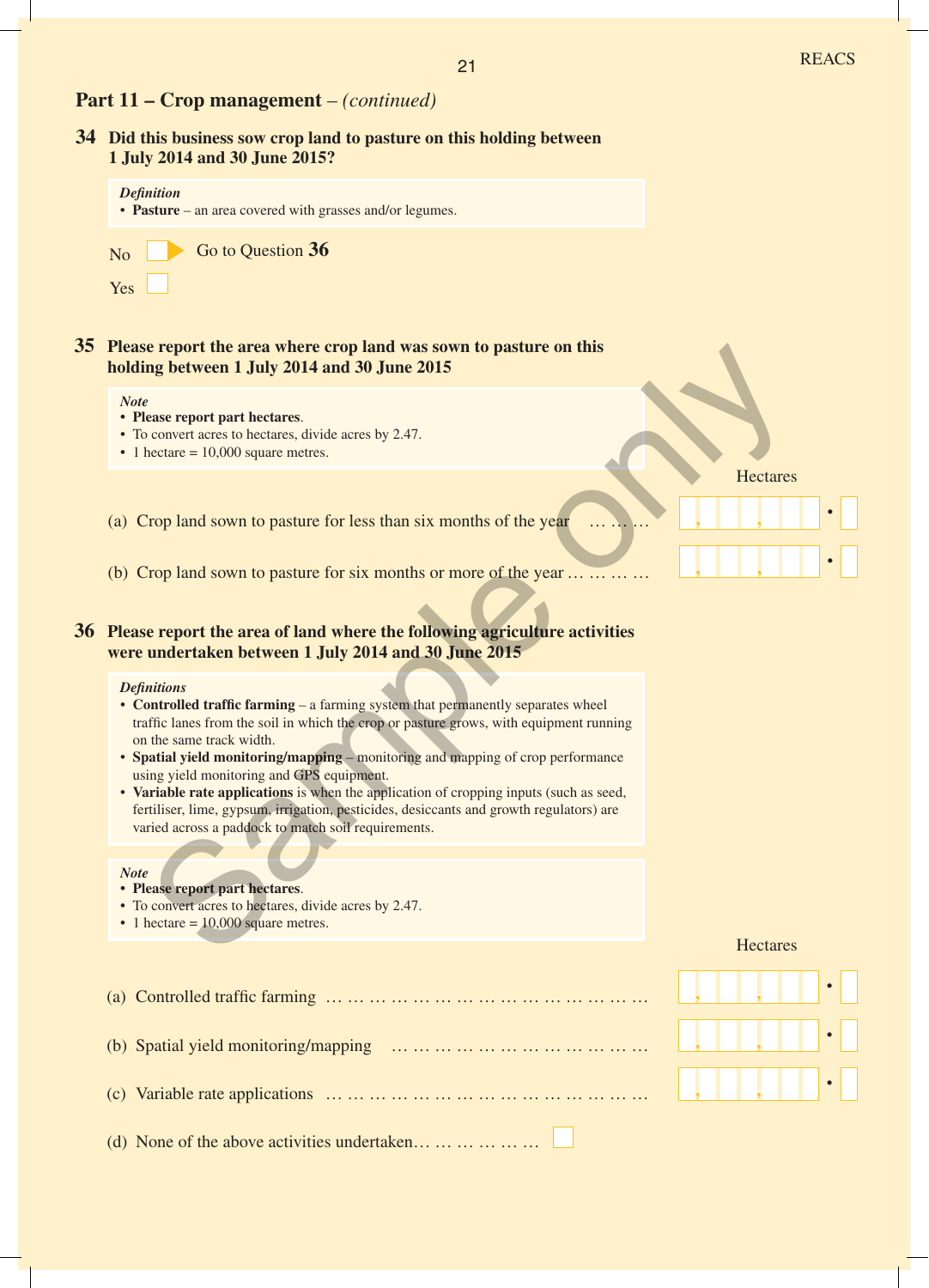## **Part 11 – Crop management** – *(continued)*

## **37 Please report the area of land on this holding where intercropping was carried out between 1 July 2014 and 30 June 2015**

#### *Definitions*

- **Intercropping** the growth of different crops on the same land at the same time.
- Mixed inter-row/strip cropping the growing of different crops in the same area of land at the same time in either distinct rows or no row arrangement.
- **Relay cropping** a form of multiple cropping where a second crop is started amidst the first crop before the first has been harvested.
- **Row alley cropping** the growing of crops between rows of trees.
- **Cover cropping** 
	- the broadcasting or sowing of pastures at the same time as sowing a crop (also called undersowing)
	- the deliberate sowing of plants between perennial crop rows (e.g. vineyards and orchards)
- the planting of crops to cover the soil surface and that are not usually harvested.
- **Pasture cropping** the sowing of annual crops into native perennial pastures.

## *Note*

- **• Please report part hectares**.
- To convert acres to hectares, divide acres by 2.47.
- 1 hectare = 10,000 square metres.

#### *Including*

- Horticulture crops
- Broadacre crops

| called undersowing)<br>- the deliberate sowing of plants between perennial crop rows (e.g. vineyards and<br>orchards)<br>- the planting of crops to cover the soil surface and that are not usually harvested.<br>• Pasture cropping – the sowing of annual crops into native perennial pastures. |                 |
|---------------------------------------------------------------------------------------------------------------------------------------------------------------------------------------------------------------------------------------------------------------------------------------------------|-----------------|
| <b>Note</b><br>• Please report part hectares.<br>• To convert acres to hectares, divide acres by 2.47.<br>$\cdot$ 1 hectare = 10,000 square metres.                                                                                                                                               |                 |
| <b>Including</b><br>• Horticulture crops<br>• Broadacre crops                                                                                                                                                                                                                                     |                 |
| (a) Mixed inter-row/strip cropping                                                                                                                                                                                                                                                                | <b>Hectares</b> |
| (b) Relay cropping                                                                                                                                                                                                                                                                                |                 |
| (c) Row alley cropping                                                                                                                                                                                                                                                                            |                 |
| (d) Cover cropping<br>(e) Pasture cropping                                                                                                                                                                                                                                                        |                 |
| Other intercropping practices (please specify in BLOCK letters)<br>(f)                                                                                                                                                                                                                            |                 |
|                                                                                                                                                                                                                                                                                                   |                 |

(g) No intercropping undertaken … … … … …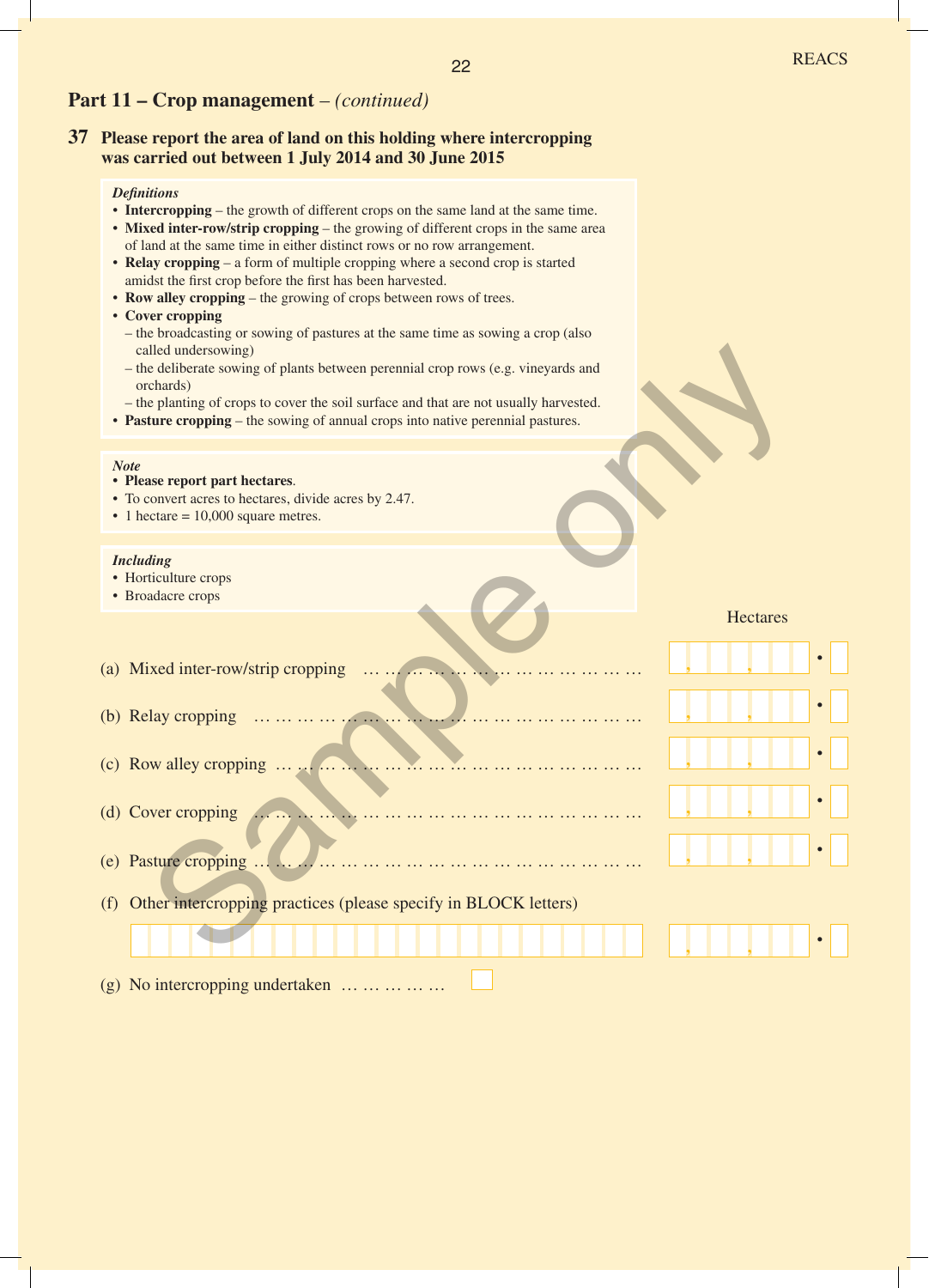|  |  | Part 12 – Farm management |
|--|--|---------------------------|
|--|--|---------------------------|

|                 | 38 Please report a percentage breakdown of the sources of income<br>for this business between 1 July 2014 and 30 June 2015 | Percentage<br>of funds |  |  |  |  |
|-----------------|----------------------------------------------------------------------------------------------------------------------------|------------------------|--|--|--|--|
|                 | (a) Income generated by agricultural production on this holding $\dots \dots \dots$                                        | $\%$                   |  |  |  |  |
|                 | (b) Grants, government transfers, relief funding provided to this business                                                 | $\%$                   |  |  |  |  |
|                 | (c) Income from any off-farm employment or business activities                                                             | $\%$                   |  |  |  |  |
|                 | (d) Other funding sources (including personal or business loans,                                                           | %                      |  |  |  |  |
|                 | (e) Total                                                                                                                  | 100<br>$\%$            |  |  |  |  |
| 39 <sup>°</sup> | Please report details of any agricultural land sold, leased out or vacated<br>between 1 July 2014 and 30 June 2015         |                        |  |  |  |  |
|                 | Go to Question 40<br>No land sold, leased out or vacated                                                                   |                        |  |  |  |  |
|                 | Use of land after sold, leased out or vacated                                                                              | Area of land           |  |  |  |  |
|                 | Area of land sold<br>Please tick all                                                                                       | leased out or vacated  |  |  |  |  |
|                 | (Hectares)<br>that apply                                                                                                   | (Hectares)             |  |  |  |  |
|                 | (a) Continued agricultural use $\dots$ .                                                                                   |                        |  |  |  |  |
|                 | (b) Urban development $\dots \dots \dots$                                                                                  |                        |  |  |  |  |
|                 | (c) Mining                                                                                                                 |                        |  |  |  |  |
|                 | (d) Other/unknown $\ldots$                                                                                                 |                        |  |  |  |  |
|                 |                                                                                                                            | Tick one               |  |  |  |  |
| 40              | Please report your relationship to this business                                                                           | box only               |  |  |  |  |
|                 |                                                                                                                            |                        |  |  |  |  |
|                 |                                                                                                                            |                        |  |  |  |  |
|                 | (c) Other                                                                                                                  |                        |  |  |  |  |
|                 | 41 What is your sex?                                                                                                       |                        |  |  |  |  |
|                 | Male                                                                                                                       |                        |  |  |  |  |
|                 | Female                                                                                                                     |                        |  |  |  |  |
|                 | dd<br>mm<br>yyyy                                                                                                           |                        |  |  |  |  |
| 42              | What is your date of birth?                                                                                                |                        |  |  |  |  |
|                 |                                                                                                                            |                        |  |  |  |  |
|                 | 43 How many years have you been involved in farming?<br>years                                                              |                        |  |  |  |  |